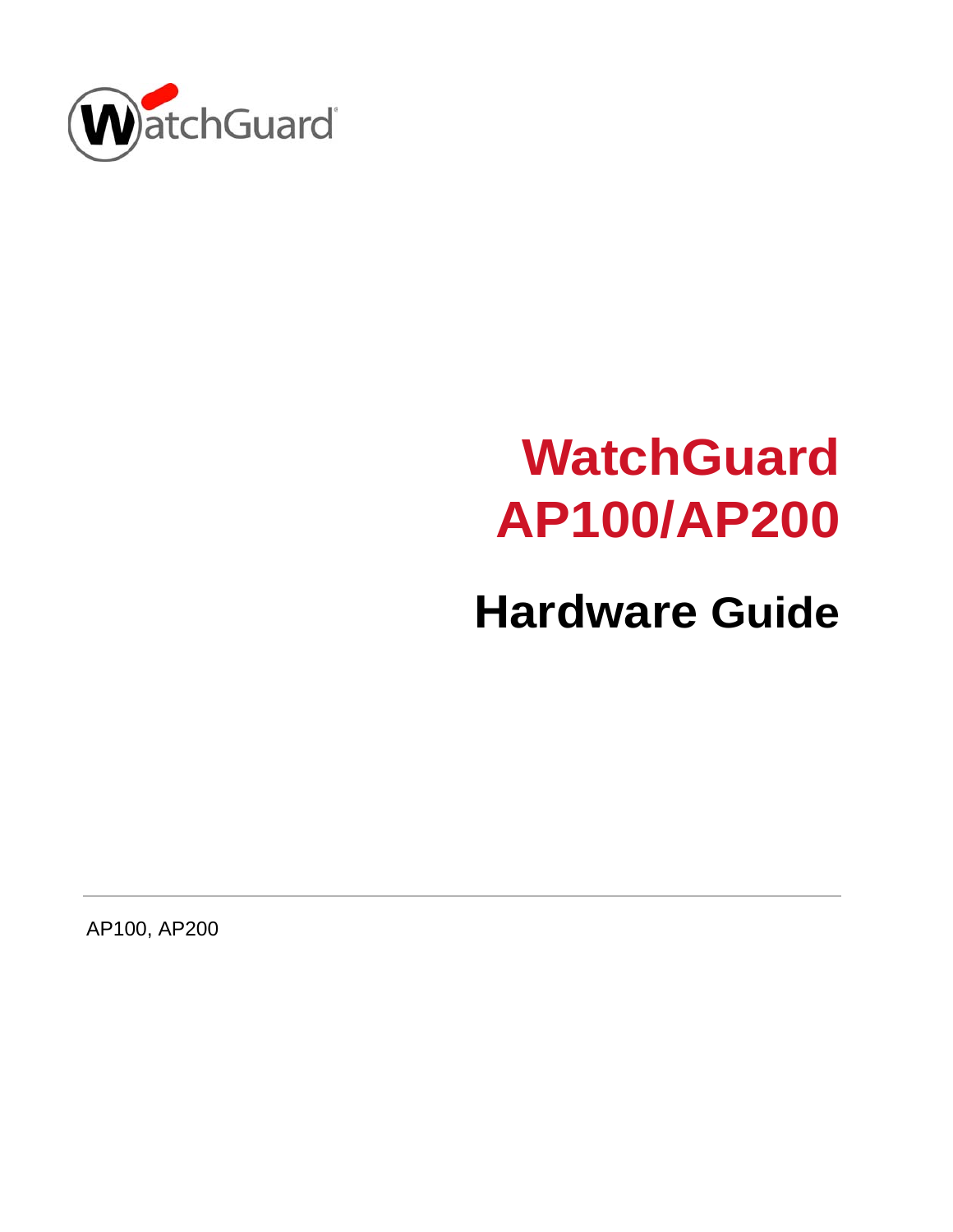#### **Copyright and Patent Information**

Copyright© 2012–2015 WatchGuard Technologies, Inc. All rights reserved.

WatchGuard, the WatchGuard logo, LiveSecurity, and any other mark listed as a trademark in the "Terms of Use" portion of the WatchGuard Web site that is used herein are either registered trademarks or trademarks of WatchGuard Technologies, Inc. and/or its subsidiaries in the United States and/or other countries. All other trademarks are the property of their respective owners.

Printed in the United States of America.

Part Number: 275-4827-001 Rev C

Revised: March 9, 2015

U.S. Patent Nos. 6,493,752; 6,597,661; D473,879. Other Patents Pending.

Complete copyright, trademark, patent, and licensing information can be found in the WatchGuard product documentation. You can find this document online at: <http://www.watchguard.com/help/documentation/>

#### **Notice to Users**

Information in this guide is subject to change without notice. Updates to this guide are posted at:

<http://www.watchguard.com/help/documentation/hardware.asp>

Companies, names, and data used in examples herein are fictitious unless otherwise noted. No part of this guide may be reproduced or transmitted in any form or by any means, electronic or mechanical, for any purpose, without the express written permission of WatchGuard Technologies, Inc.

#### **ABOUT WATCHGUARD**

WatchGuard offers affordable, all-in-one network and content security solutions that provide defense-in-depth and help meet regulatory compliance requirements. The WatchGuard XTM line combines firewall, VPN, GAV, IPS, spam blocking and URL filtering to protect your network from spam, viruses, malware, and intrusions. The new XCS line offers email and web content security combined with data loss prevention. WatchGuard extensible solutions scale to offer right-sized security ranging from small businesses to enterprises with 10,000+ employees. WatchGuard builds simple, reliable, and robust security appliances featuring fast implementation and comprehensive management and reporting tools. Enterprises throughout the world rely on our signature red boxes to maximize security without sacrificing efficiency and productivity.

For more information, please call 206.613.6600 or visit www.watchguard.com.

#### **ADDRESS**

505 Fifth Avenue South Suite 500 Seattle, WA 98104

#### **SUPPORT**

www.watchguard.com/support U.S. and Canada +877.232.3531 All Other Countries +1.206.521.3575

#### **SALES**

U.S. and Canada +1.800.734.9905 All Other Countries +1.206.613.0895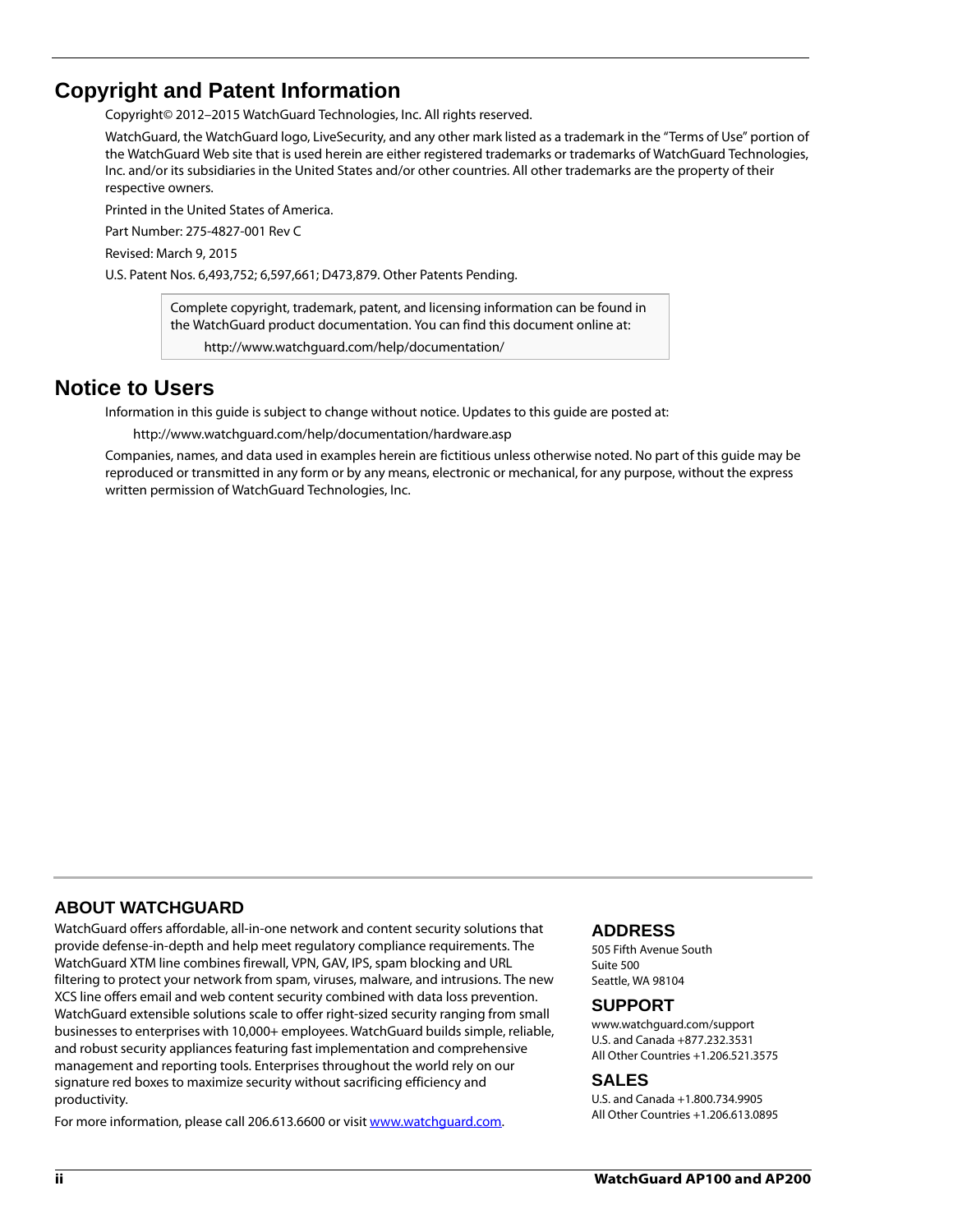# **Hardware Specifications**

The WatchGuard® AP family of wireless access points provide secure, reliable, wireless communications while delivering high performance and broad coverage—a perfect combination of services to meet the needs of enterprise-level customers, small businesses, branch offices, campuses, and hotels alike.

WatchGuard AP devices feature 2x2 MIMO (Multiple Input Multiple Output) capability and 802.11 a/b/g/n wireless coverage and operate on both 2.4GHz (b/g/n) and 5GHz (a/n) spectrums, to provide users with enhanced reliability and performance. Internal antennas, slim cases, minimalist labeling, and small LEDs, coupled with wall and ceiling mounting options, make these devices ideal for low profile deployment scenarios. Power is provided via an AC adapter or optional PoE injector when outlet access is not easily accessible.

The WatchGuard AP is managed and controlled directly from a WatchGuard XTM device to provide centralized, secure management and configuration of all WatchGuard wireless devices on your network.

This Hardware Guide describes these WatchGuard AP models:

- AP100 Single-radio 2.4/5 GHz switchable 2x2 MIMO 802.11n, provides up to 300 Mpbs data rate
- AP200 Dual-radio 2.4 GHz and 5 GHz 2x2 MIMO 802.11n, provides up to 600 Mbps data rate

This Hardware Guide applies to WatchGuard AP100 and AP200 devices. If your WatchGuard AP device has a different model number, your hardware is described in the WatchGuard AP Hardware Guide for that model.

### **Requirements**

The WatchGuard AP100 or AP200 device must be managed by a WatchGuard XTM device that uses Fireware XTM OS v11.7.2 or higher.

See the AP100/AP200 Quick Start Guide or the WatchGuard System Manager help for informatioin about how to use your XTM device to manage your WatchGuard AP device.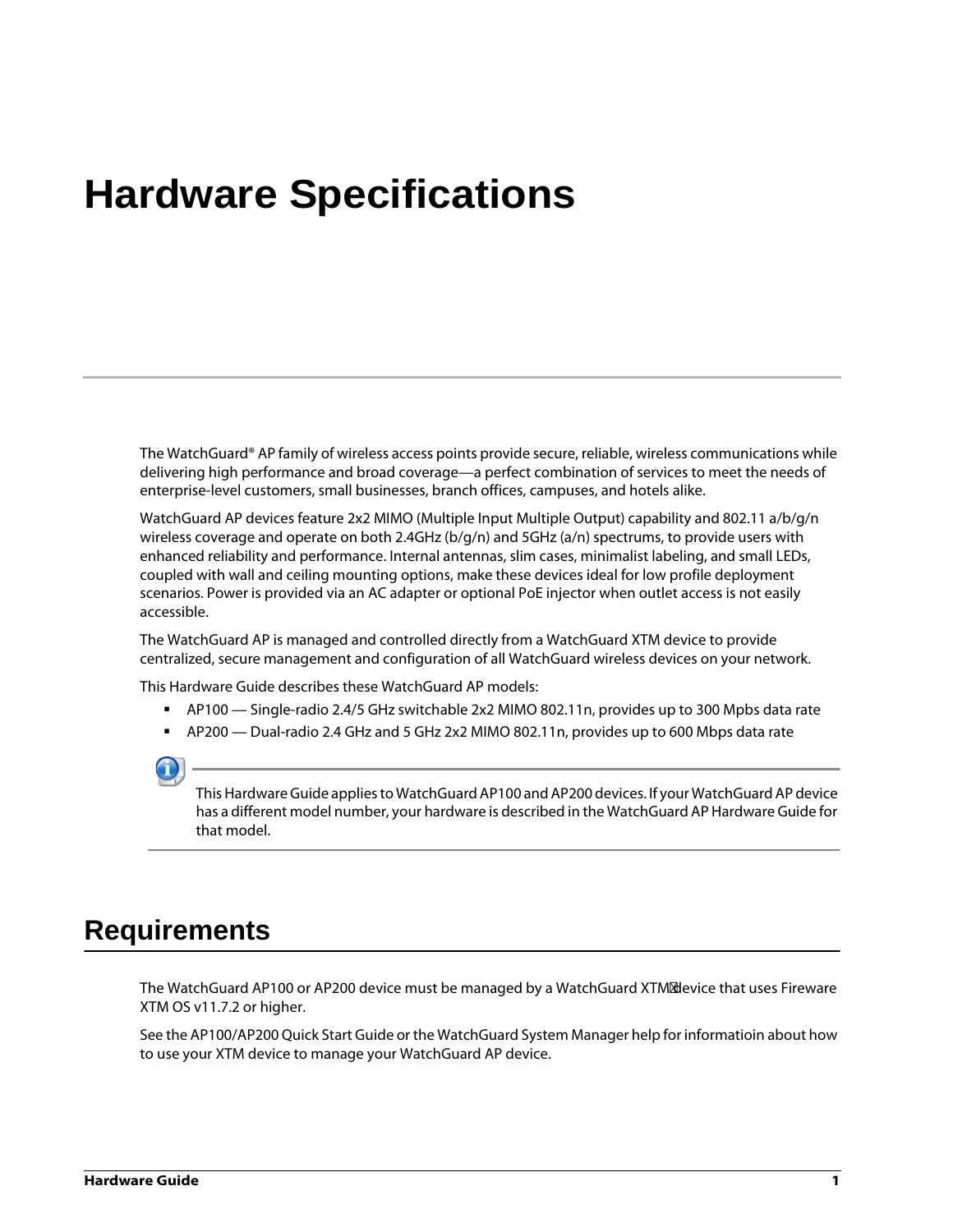# **Package Contents**

- WatchGuard AP device
- **•** Quick Start Guide
- Wall/Ceiling Mounting Kit
- **T-rail Ceiling Mounting Kit**
- **Mounting bracket**
- AC adapter (12V) with US, EU, UK, AU region-specific adapter

# **About Your Hardware**

#### **Hardware Specifications**

|                                                | <b>AP100</b>                                                                                        | AP200                                                                                               |
|------------------------------------------------|-----------------------------------------------------------------------------------------------------|-----------------------------------------------------------------------------------------------------|
| <b>MCU Processor</b>                           | Atheros AR9344 533MHz                                                                               | Atheros AR9344 533MHz                                                                               |
| <b>Memory: Flash</b>                           | 16 MB                                                                                               | 16 MB                                                                                               |
| <b>Memory: RAM</b>                             | 128 MB (64 MB x 2)                                                                                  | 128 MB (64 MB x 2)                                                                                  |
| Radio                                          | (Radio 1) Atheros AR9344 for<br>switchable 2.4Ghz/5GHz                                              | (Radio 1) Atheros AR9344 for 5GHz<br>(Radio 2) Atheros AR9382 for 2.4GHz                            |
| <b>Gigabit Physical</b><br>Layer (PHY)         | Atheros AR8035                                                                                      | Atheros AR8035                                                                                      |
| <b>Radio Type and</b><br><b>Frequency Band</b> | 2.4GHz, 802.11b/g/n<br>5GHz, 802.11a/n<br>300 Mbps data rate                                        | 2.4GHz, 802.11b/g/n<br>5GHz, 802.11a/n<br>600 Mbps data rate (300 Mbps per radio)                   |
| Antenna                                        | Modular High Efficiency PIFA Antenna<br>Peak Gain:<br>2.4 to 2.5GHz / 3dBi<br>5.150-5.875GHz / 4dBi | Modular High Efficiency PIFA Antenna<br>Peak Gain:<br>2.4 to 2.5GHz / 3dBi<br>5.150-5.875GHz / 4dBi |
| <b>Ethernet interface</b>                      | 1 RJ45 connector for 10/100/1000<br>Gigabit Ethernet                                                | 1 RJ45 connector for 10/100/1000<br>Gigabit Ethernet                                                |
| <b>Power Interface</b>                         | DC jack (12V DC input)                                                                              | DC jack (12V DC input)                                                                              |
| Power supply                                   | 12V 1.25A                                                                                           | 12V 1.25A                                                                                           |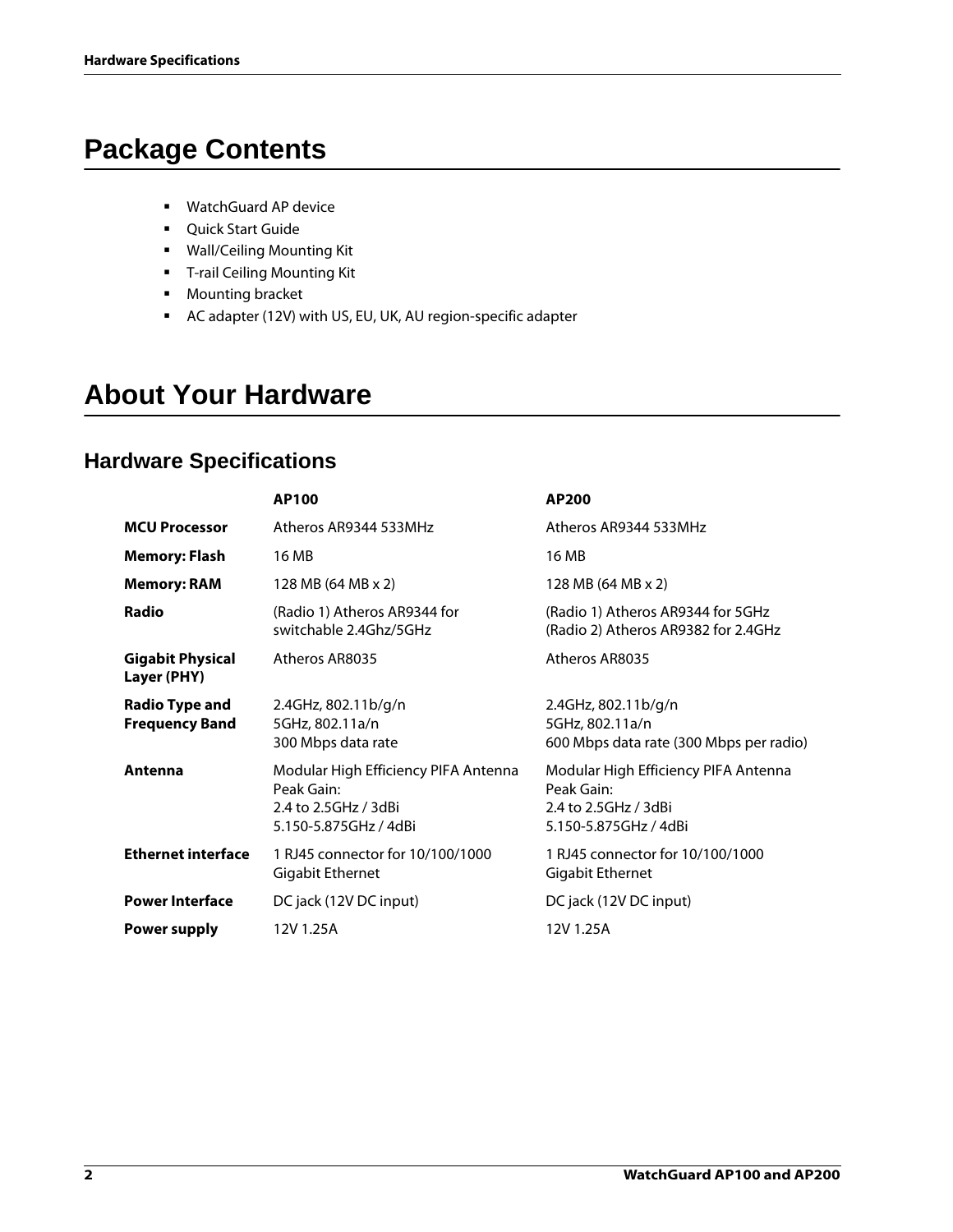# **Environmental Requirements**

To safely install your WatchGuard AP device, we recommend that you:

- Install the device indoors.
- Make sure the device has adequate clearance for air flow and cooling.
- **EX Connect it to a surge-protected power supply to prevent damage from sudden power changes**

Other environmental requirements:

| Operating temperature           | 32 to 104°F (0 to 40°C)    |
|---------------------------------|----------------------------|
| Operating relative humidity     | 5% to 90% Non-condensing   |
| Non-operating temperature       | -40 to 158°F (-40 to 70°C) |
| Non-operating relative humidity | 5% to 90% Non-condensing   |

# **Hardware Description**

#### **Device Connections and Buttons**

#### **Ethernet Network Interface**

Standard RJ45 connector that supports link speeds of 10/100/1000 Mbps.

#### **Power Input**

A 12V AC adapter is included with your device. Connect the AC adapter to the device and to a power source. Use only the supplied AC power adapter.

If you use the optional PoE adapter, make sure that the PoE adapter complies with the IEEE 802.3af PoE specification. Do not use a PoE adapter that is not IEEE 802.3af compliant as it can damage your device.

Use only the WatchGuard AC power adapter for this AP device model.

#### **Reset Button**

Resets the WatchGuard AP device to factory-default settings. You must use a paper clip or other small object to press the reset button through the small hole on the top of the device. The reset button functions differently based on the version of AP device firmware the device uses.

#### **For an AP device that uses AP device firmware 1.2.9.2 or higher**

- To reset the device to factory-default settings, with the AP device powered on, press and hold the reset button for at least five seconds. After you reset the device, the Power/Status light flashes Amber and Green to indicate that the AP device is not paired to a Firebox or XTM device.
- To reboot the device, but not reset it to factory-default settings, press the reset button briefly (less than 5 seconds).

#### **For an AP device that uses AP device firmware 1.2.9.1 or lower**

To reset the device to factory-default settings, with the AP device powered on, press and hold the reset button for at least 12 seconds.

You can see the current AP device firmware version in the Gateway Wireless Controller on the Firebox or XTM device that manages the AP device.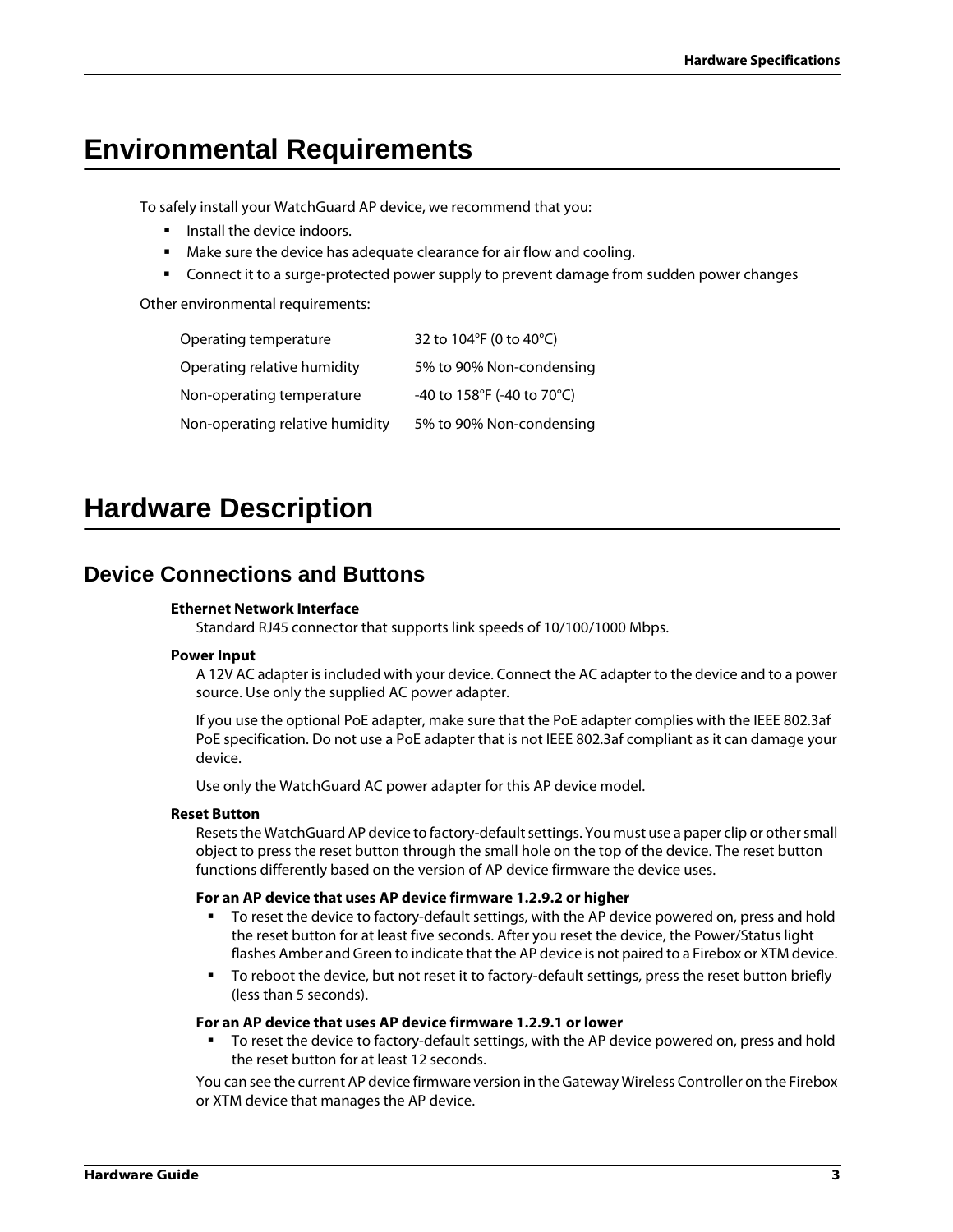#### **Device Indicators**

The front of the AP device has three status indicators.



| <b>Indicator</b>    | <b>Indicator color</b> | <b>Interface Status</b>                    |
|---------------------|------------------------|--------------------------------------------|
| <b>Wireless</b>     | Not lit                | Wireless off or disabled                   |
|                     | Amber                  | 2.4GHz and 5GHz wireless network<br>active |
|                     | Amber flashing         | Transmitting and receiving data            |
|                     | Green                  | 5GHz wireless network active               |
|                     | Green flashing         | Transmitting and receiving data            |
|                     | Red                    | 2.4GHz wireless network active             |
|                     | Red flashing           | Transmitting and receiving data            |
| <b>Ethernet</b>     | Not lit                | No link or disabled                        |
|                     | Amber                  | Link speed at 10/100Mbps                   |
|                     | Amber flashing         | Transmitting and receiving data            |
|                     | Green                  | Link speed at 1000Mpbs (Gigabit)           |
|                     | Green flashing         | Transmitting and receiving data            |
| <b>Power/Status</b> | Not lit                | No power                                   |
|                     | Amber                  | Device booting                             |
|                     | Amber / Green flashing | Power on and ready to pair                 |
|                     | Green                  | Power on and paired                        |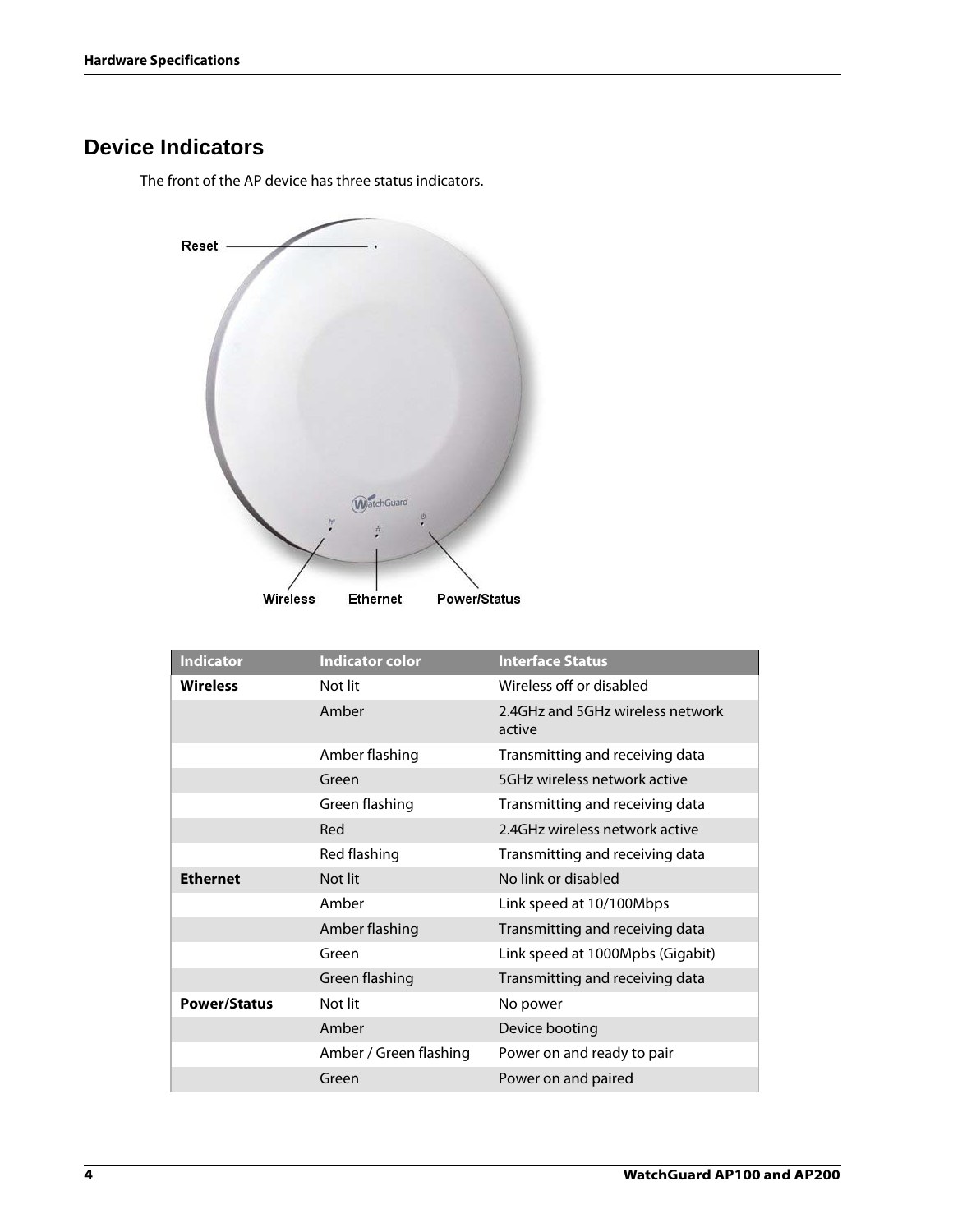#### **AC Power Adapter**

The AC power adapter supplies 12V DC power to the WatchGuard AP and includes US, EU, UK, and AU regionspecific adapter disk plugs.



To connect a region-specific disk plug to the AC power adapter:

- 1. Insert the round disk plug in the AC power adapter at an angle to align with the slots.
- 2. Rotate the disk clockwise until it clicks into position.

To remove a disk plug from the AC power adapter:

- 1. Press the **Push** button on the round disk plug.
- 2. Rotate the disk counter-clockwise and pull it away from the adapter.

#### **Ethernet Power Injector**

You can also power the WatchGuard AP device with an optional Ethernet Power Injector. This Power over Ethernet (PoE) device allows you to power the WatchGuard AP through an existing ethernet connection. With this feature, you do not have to position your WatchGuard AP device near a power outlet.



The Ethernet Power Injector provides 56V/15.4W power over a single 10/100 Ethernet port, and also includes region-specific plugs (US, EU, UK, AU) for connection to a wall outlet.





This device complies with the IEEE 802.3af PoE specification. Do not use any PoE adapters that are not IEEE 802.3af compliant as they may damage your device. This device is to be connected only to PoE networks without routing to the outside plant.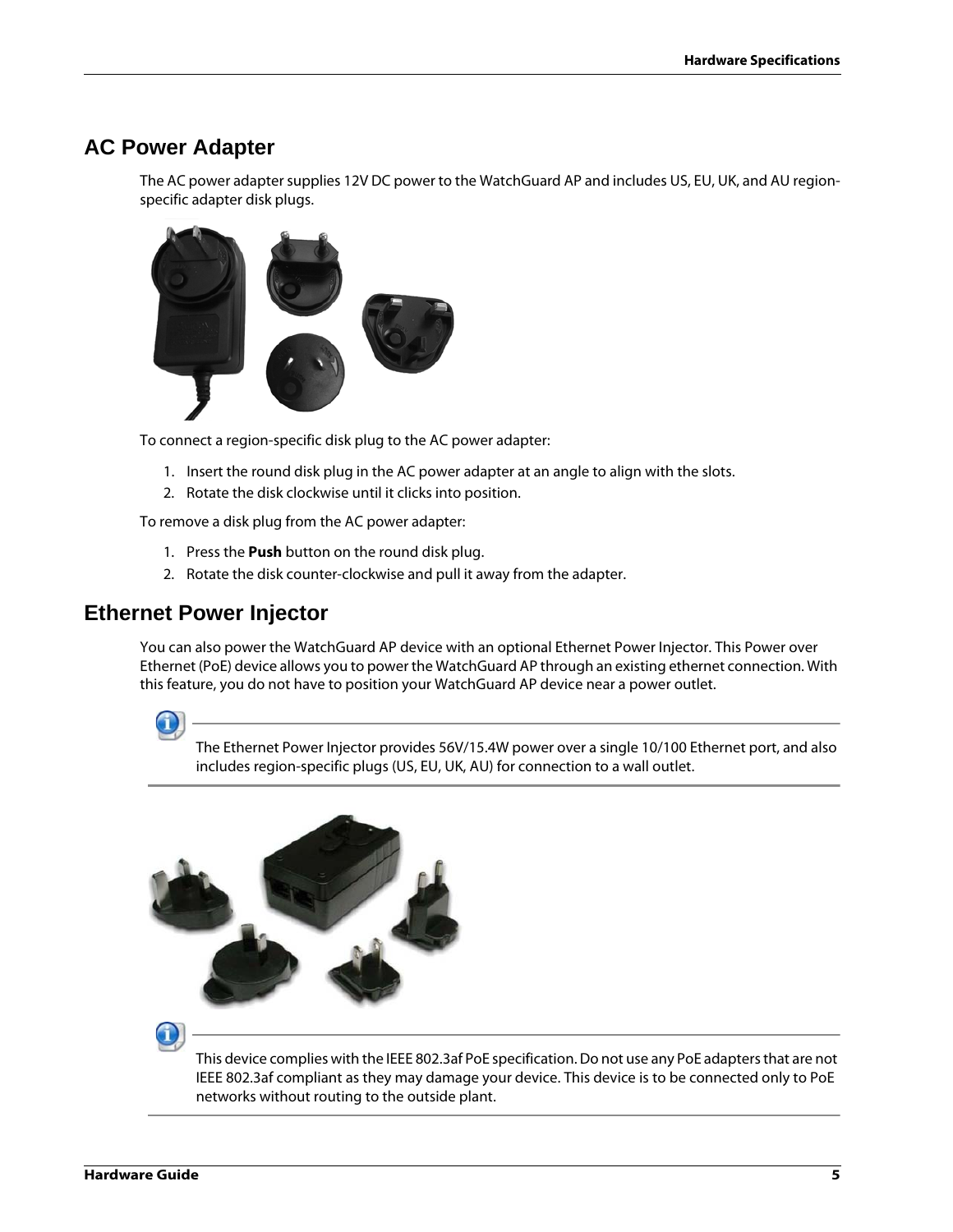#### **Connect the Ethernet Power Injector**

To connect an Ethernet Power Injector to the WatchGuard AP device:

- 1. Attach a region-specific plug to the Ethernet Power Injector.
- 2. Plug the Ethernet Power Injector into an AC power source.
- 3. Connect a straight-through Ethernet cable from your network backbone (for example, a router, switch, or hub) to the **IN** connector on the Ethernet Power Injector.
- 4. Connect a straight-through Ethernet cable from the WatchGuard AP device Ethernet interface to the **OUT** connector on the Ethernet Power Injector.

#### **Ethernet Power Injector Specifications**

|                                                | <b>Ethernet Power Injector</b>                                                                                                  |
|------------------------------------------------|---------------------------------------------------------------------------------------------------------------------------------|
| <b>WatchGuard Part#</b>                        | WG8568                                                                                                                          |
| <b>Specification</b>                           | <b>IEEE 802.3af</b>                                                                                                             |
| <b>AC Input Voltage Rating</b>                 | 100 to 240VAC                                                                                                                   |
| <b>Output Voltage</b>                          | 56V                                                                                                                             |
| <b>Output Power</b>                            | 15.4W                                                                                                                           |
| <b>PoE Power Class</b>                         | 3                                                                                                                               |
| <b>Ethernet Interfaces</b>                     | In: RJ-45 for 10/100 Mbps<br>Out: RJ-45 for 10/100 Mbps and 56V DC<br>Voltage on pins $4-5$ (+) and $7-8$ (-).                  |
| <b>Region-specific</b><br><b>Adapter Plugs</b> | US, EU, UK, AU                                                                                                                  |
| Indicator                                      | Green - Valid IEEE802.3af load detected and connected.<br>Flashing Green/Red - Invalid load connected.<br>Red - Fault detected. |
| <b>Temperature</b>                             | Operating 0 to +40°C<br>Storage -25 to +65°C                                                                                    |
| <b>Humidity</b>                                | Operation 5 to 90%                                                                                                              |
| <b>Dimensions</b>                              | $L = 80$ mm (3.15in)<br>$W = 45$ mm (1.77in)<br>$H = 33$ mm (1.29in)                                                            |
| Weight                                         | 95g (3.35oz.)                                                                                                                   |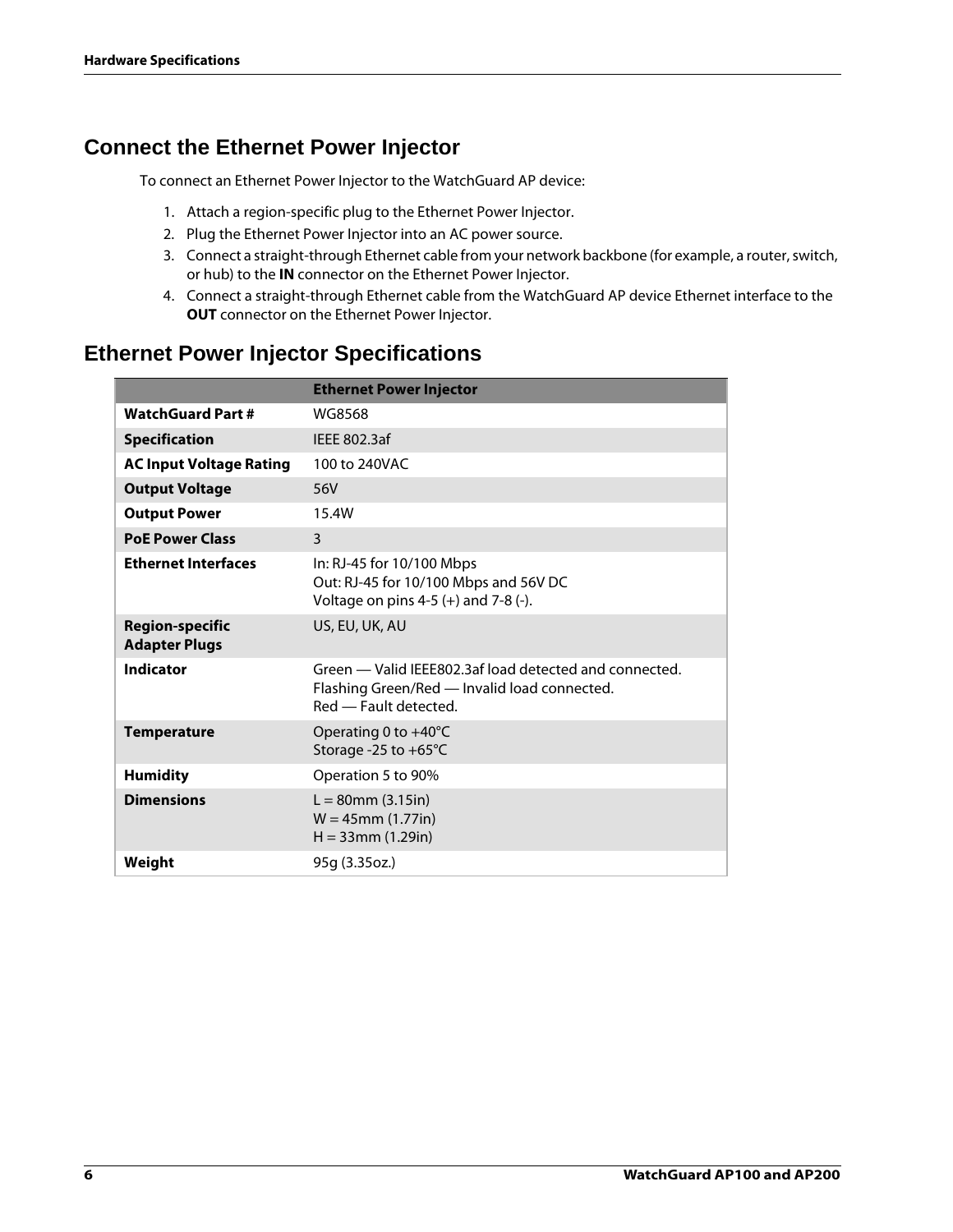# **Mounting Instructions**

All of the items necessary to install your WatchGuard AP device are included in the package.



Items needed to mount an AP100 or AP200 device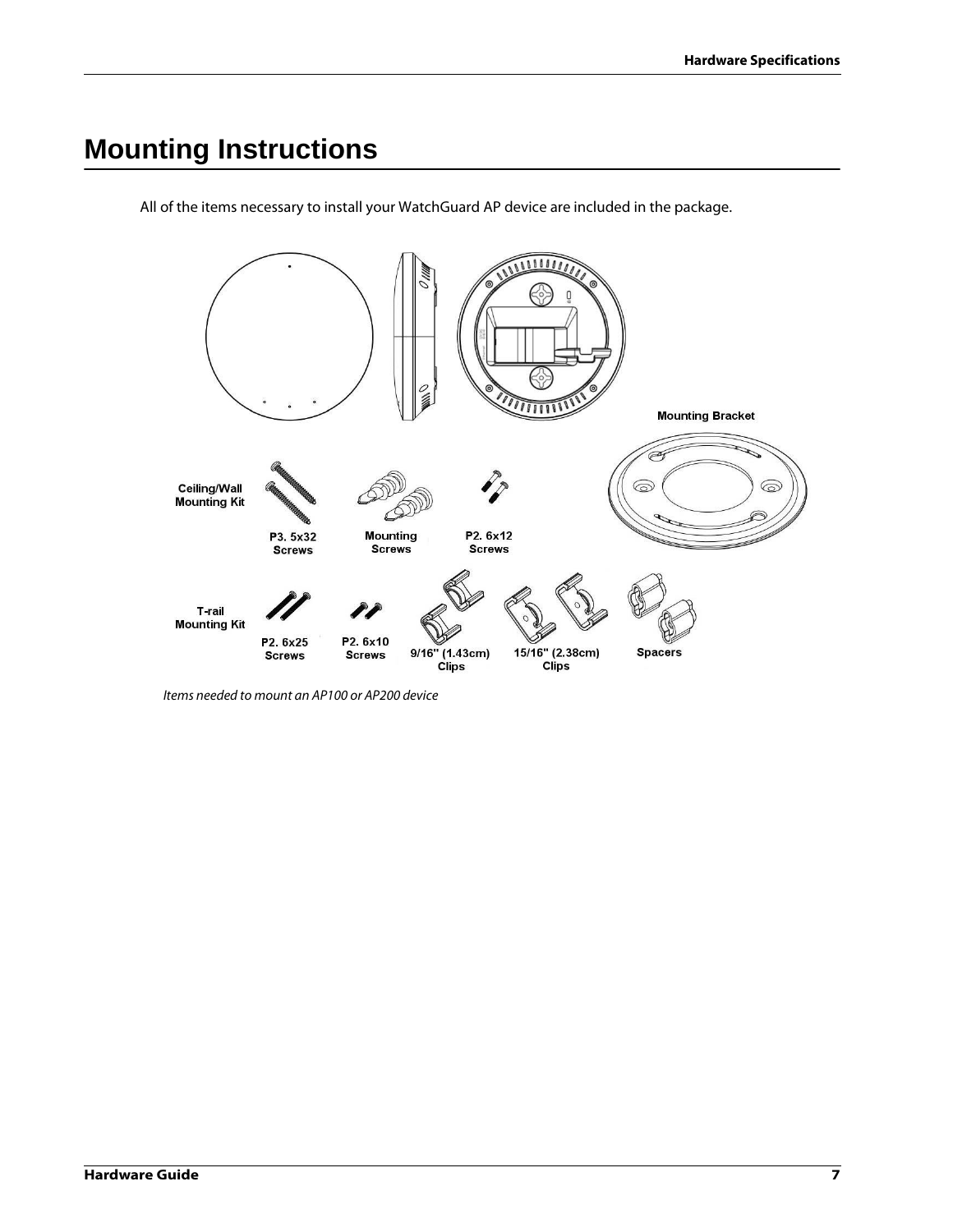### **Ceiling/Wall Mounting**

To mount an AP100 or AP200 device to a ceiling or wall:

- 1. Position the mounting bracket on the wall or ceiling where you want to install the WatchGuard AP device.
- 2. Use the mounting bracket as a guide to mark the position of the WatchGuard AP device on the wall or ceiling.
- 3. Remove the mounting bracket and insert the large mounting screws into the marks you made on the ceiling or wall.
- 4. Insert the long 5x32 screws through the bracket and into the mounting screws.
- 5. Insert the short 6x12 screws partway into the bottom of the device. Do not tighten the screws completely. Keep the heads of the screws exposed to attach the device to the mounting bracket.
- 6. If extra space is required between the device and the mounting bracket, use the spacers and long 6x25 screws from the T-rail mounting hardware kit.
- 7. To attach the device to the mounting bracket, insert the screw heads from the device into the slots in the mounting bracket, and rotate the device clockwise to lock the device in place.

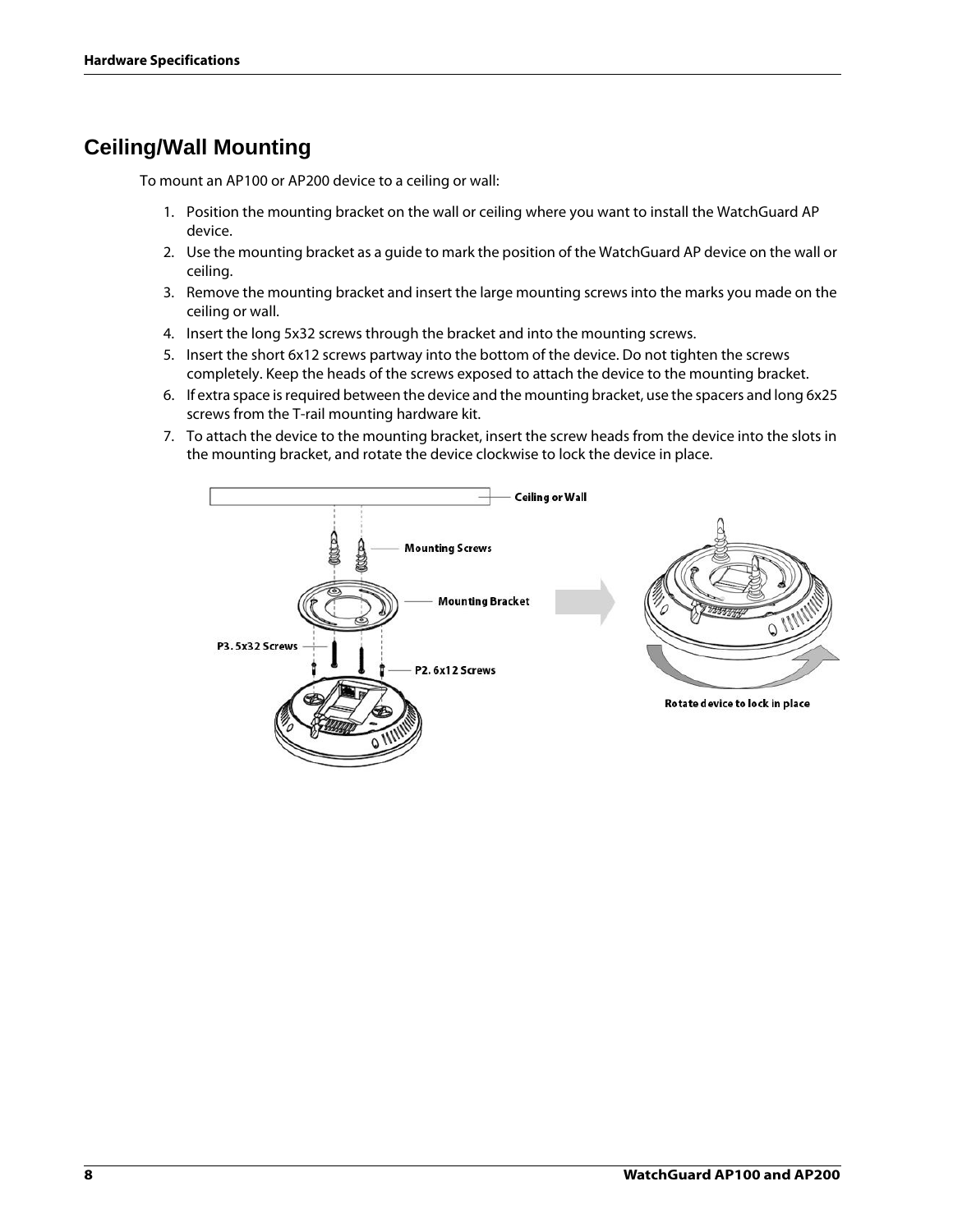#### **T-rail Mounting**

To mount your WatchGuard AP100 or AP200 device on a suspended ceiling, you can use one of the two T-rail connectors included in the mounting hardware kit: 15/16in (2.38cm) and 9/16in (1.43cm). Before you mount your WatchGuard AP device, make sure you select the correct T-rail connector size.

If you require additional space between the device and the ceiling, you can use the provided spacers and long 6x25 screws.

To mount the device on a suspended ceiling with the T-rail connectors:

1. Attach the T-rail connectors to the bottom of the WatchGuard AP device with the short 6x10 screws.



2. Press the device into the ceiling T-rail until the clips snap securely into place.

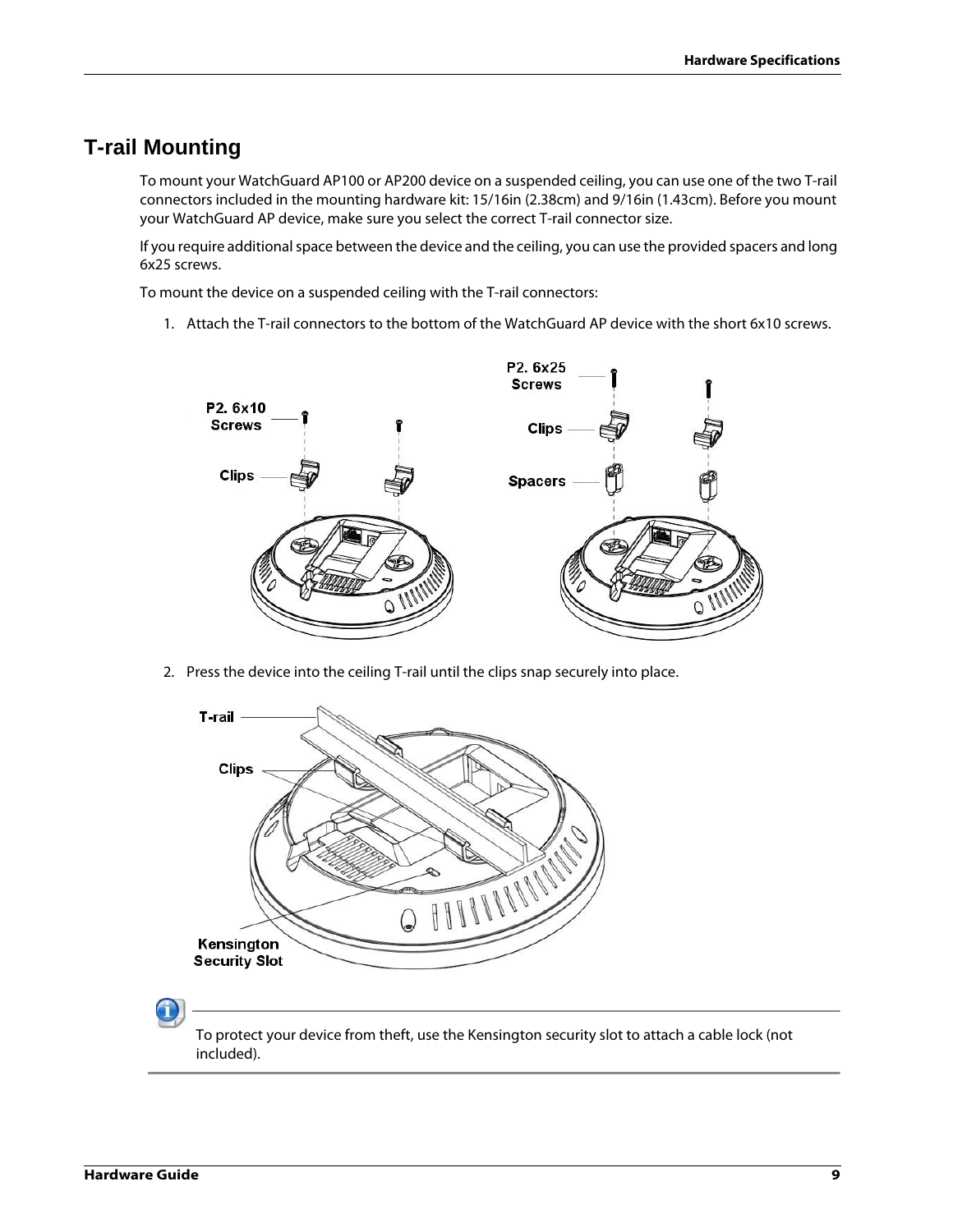# **Safety Notices**

All WatchGuard products are designed and tested to meet strict safety requirements. These requirements include product safety approvals and other global compliance standards. Read these instructions carefully before you operate the product, and refer to them as needed for continued safe operation of your product.

#### **Product Safety Certification**

The WatchGuard product is safety certified under the following standards:

- CAN/CSA C22.2 No.60950-1-07+A1:2011
- IEC 60950-1+Amd1 2nd Edition (2005)
- UL 60950-1:2007 R12.11
- EN 60950-1:2006+A11+A1+A12

#### **Safety Warning**

- Do not place objects on the power cord.
- Do not obstruct the ventilation openings. These openings prevent overheating of the machine.
- Never push objects of any kind into slots or openings on this equipment. Making a contact with a voltage point or shorting out a part may result in fire or electrical shock.
- When removing or installing an appliance, follow the general installation safety instructions.

#### **Disclaimer**

WatchGuard shall not be held liable if the end user alters, modify, or repairs any WatchGuard hardware appliance.

#### **HINWEISE ZUR SICHERHEIT**

Alle WatchGuard Produkte werden entwickelt und getestet, um strenge Sicherheitsanforderungen zu erfüllen. Diese Anforderungen umfassen Produktsicherheit Zulassungen und andere globale Compliance-Standards. Bitte lesen Sie die folgenden Anweisungen sorgfältig, bevor Sie das Produkt, und bezeichnen sie als notwendig, um den sicheren Betrieb des Geräts zu gewährleisten. Weitere Informationen finden Sie in der elektronischen Hardware Guide.

Die WatchGuard Produkt ist Sicherheit unter den folgenden Normen zertifiziert:

- CAN/CSA C22.2 No.60950-1-07+A1:2011
- IEC 60950-1+Amd1 2nd Edition (2005)
- UL 60950-1:2007 R12.11
- EN 60950-1:2006+A11+A1+A12

Sicherheitshinweis

- Legen Sie keine Gegenstände auf das Netzkabel.
- Verdecken Sie nicht die Lüftungsöffnungen. Diese Öffnungen verhindern eine Überhitzung der Maschine.
- Stecken Sie niemals Gegenstände jeglicher Art in die Schlitze oder Öffnungen des Geräts stecken. Der Kontakt mit einem spannungsführenden Punkt oder das Kurzschließen eines Bauteils kann zu einem Brand oder elektrischen Schlag führen.
- Beim Entfernen oder Installieren eines Gerätes, nach den allgemeinen Installation Sicherheitshinweise.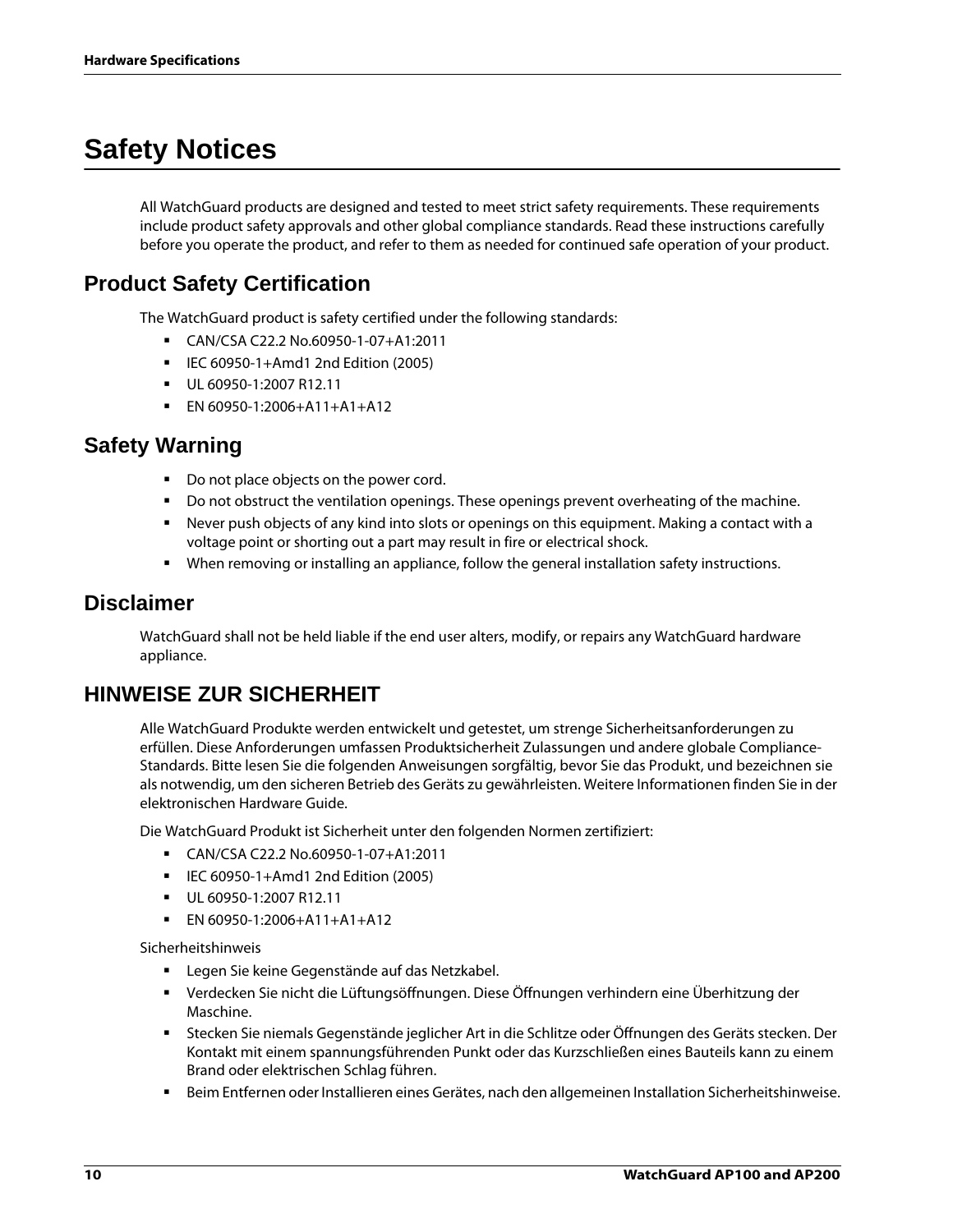#### **AVISO DE SEGURIDAD**

Todos los productos WatchGuard están diseñados y probados para satisfacer estrictos requisitos de seguridad. Estos requisitos incluyen la homologación de productos de seguridad y otras normas de cumplimiento global. Por favor, lea atentamente las siguientes instrucciones antes de utilizar el producto, y se refieren a ellos como sea necesario para garantizar el funcionamiento seguro y continuo de su producto. Información adicional se puede encontrar en la Guía del usuario electrónica.

Certificación de seguridad del producto

El producto tiene certificación de seguridad WatchGuard bajo las siguientes normas:

- CAN/CSA C22.2 No.60950-1-07+A1:2011
- IEC 60950-1+Amd1 2nd Edition (2005)
- UL 60950-1:2007 R12.11
- EN 60950-1:2006+A11+A1+A12

Advertencia de seguridad

- No coloque objetos sobre el cable de alimentación.
- No obstruya las aberturas de ventilación. Estas aberturas evitan el sobrecalentamiento de la máquina.
- Nunca introduzca objetos de ningún tipo en las ranuras o aberturas del equipo. El contacto con puntos de voltaje o el cortocircuito de una pieza podría provocar un incendio o una descarga eléctrica.
- Al extraer o instalar un electrodoméstico, siga las instrucciones generales de instalación de seguridad.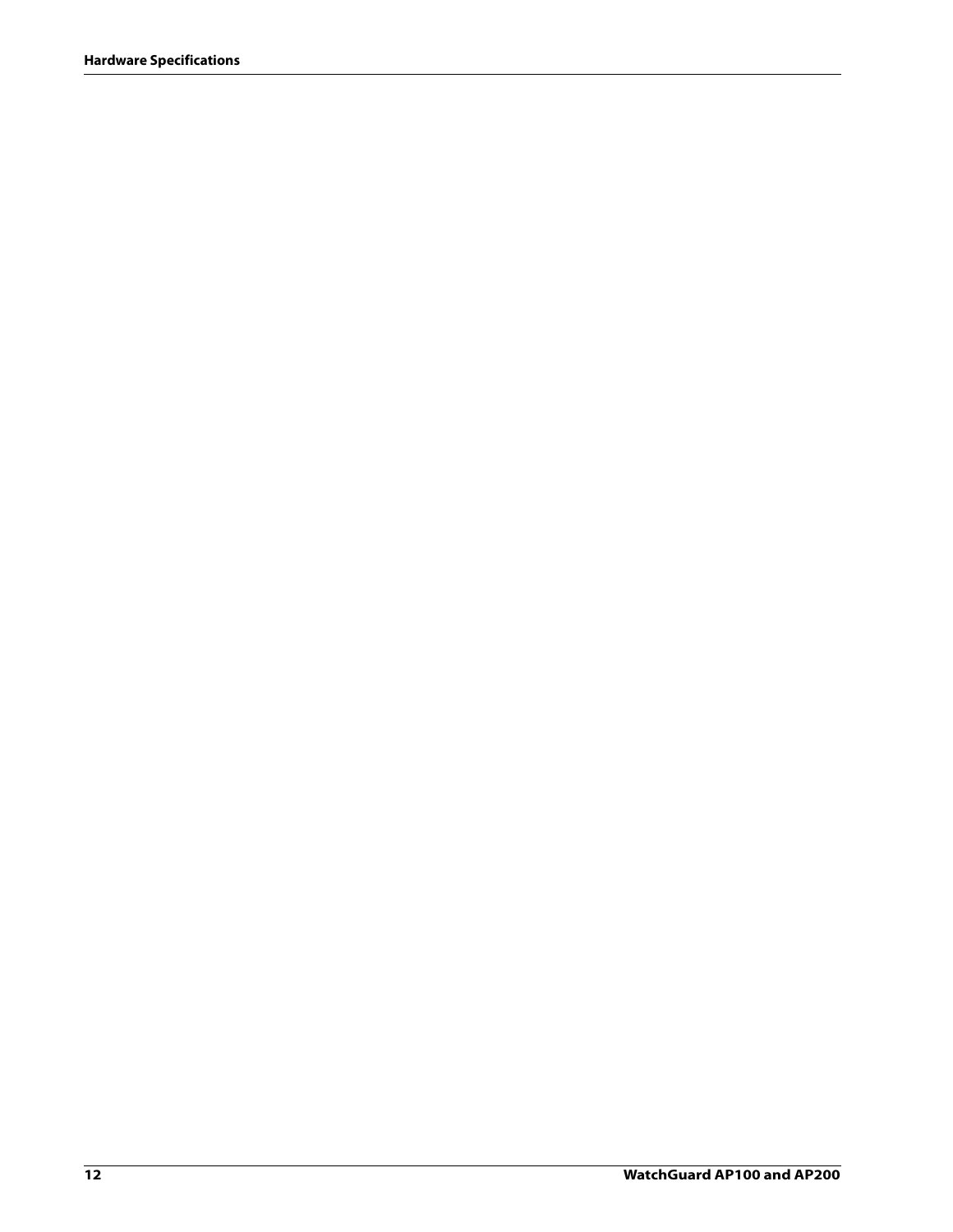# **Legal and Regulatory Information**

# **Limited Hardware Warranty**

This Limited Hardware Warranty (the "Warranty") applies to the enclosed hardware product, not including any associated software, which is licensed pursuant to a separate end-user license agreement and warranty (the "Product"). BY USING THE PRODUCT, YOU (either an individual or a single entity) AGREE TO THE TERMS HEREOF. If you do not agree to these terms, please return this package, along with proof of purchase, to the authorized dealer from which you purchased it for a full refund. WatchGuard Technologies, Inc. ("WatchGuard") and you agree as set forth below or on the reverse side of this card, as applicable:

1. LIMITED WARRANTY. WatchGuard warrants that upon delivery and for one (1) year thereafter (the "Warranty Period"): (a) the Product will be free from material defects in materials and workmanship, and (b) the Product, when properly installed and used for its intended purpose and in its intended operating environment, will perform substantially in accordance with WatchGuard applicable specifications.

This warranty does not apply to any Product that has been: (i) altered, repaired or modified by any party other than WatchGuard except for the replacement or inclusion of specified components authorized in, and performed in strict accordance with, documentation provided by WatchGuard; or (ii) damaged or destroyed by force majeure events, accidents, power spikes or similar events, or by any intentional, reckless or negligent acts or omissions of any party. You may have additional warranties with respect to the Product from the manufacturers of Product components. However, you agree not to look to WatchGuard for, and hereby release WatchGuard from any liability for, performance of, enforcement of, or damages or other relief on account of, any such warranties or any breach thereof.

2. REMEDIES. If any Product does not comply with the WatchGuard warranties set forth in Section 1 above, WatchGuard will, following the receipt of the product you claim is defective and at its option, either (a) repair the Product, or (b) replace the Product with a like or similar product; provided, that you will be responsible for returning the Product and for all costs of shipping and handling. Repair or replacement of the Product shall not extend the Warranty Period. Any Product, component, part or other item replaced by WatchGuard becomes the property of WatchGuard. WatchGuard shall not be responsible for return of or damage to any software, firmware, information or data contained in, stored on, or integrated with any returned Products.

3. DISCLAIMER AND RELEASE. THE WARRANTIES, OBLIGATIONS AND LIABILITIES OF WATCHGUARD, AND YOUR REMEDIES, SET FORTH IN PARAGRAPHS 1 AND 2 ABOVE ARE EXCLUSIVE AND IN SUBSTITUTION FOR, AND YOU HEREBY WAIVE, DISCLAIM AND RELEASE ANY AND ALL OTHER WARRANTIES, OBLIGATIONS AND LIABILITIES OF WATCHGUARD AND ALL OTHER RIGHTS, CLAIMS AND REMEDIES YOU MAY HAVE AGAINST WATCHGUARD, EXPRESS OR IMPLIED, ARISING BY LAW OR OTHERWISE, WITH RESPECT TO ANY NONCONFORMANCE OR DEFECT IN THE PRODUCT (INCLUDING, BUT NOT LIMITED TO, ANY IMPLIED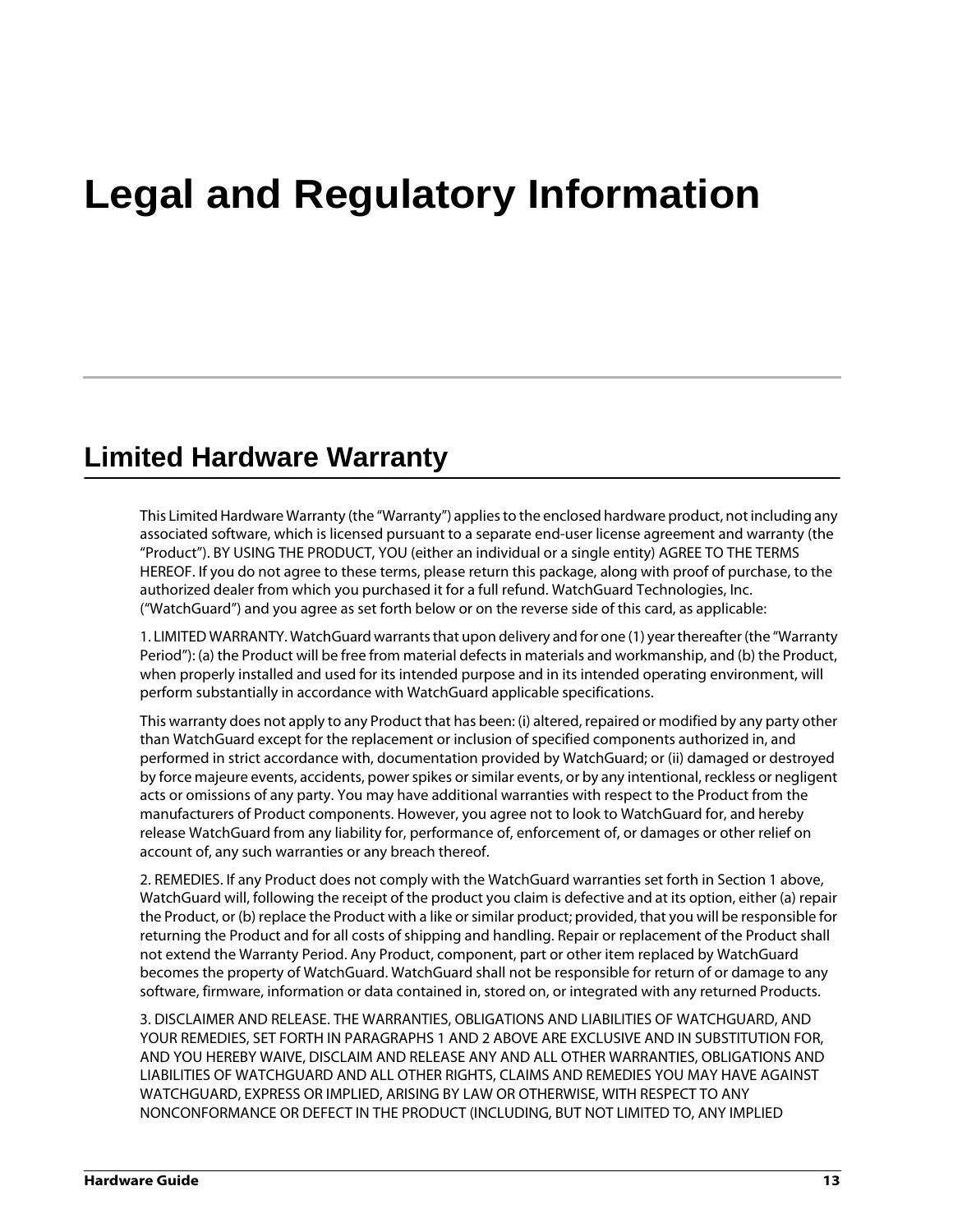WARRANTY OF MERCHANTABILITY OR FITNESS FOR A PARTICULAR PURPOSE, ANY IMPLIED WARRANTY ARISING FROM COURSE OF PERFORMANCE, COURSE OF DEALING, OR USAGE OF TRADE, ANY WARRANTY OF NONINFRINGEMENT, ANY WARRANTY OF UNINTERRUPTED OR ERROR-FREE OPERATION, ANY OBLIGATION, LIABILITY, RIGHT, CLAIM OR REMEDY IN TORT, WHETHER OR NOT ARISING FROM THE NEGLIGENCE (WHETHER ACTIVE, PASSIVE OR IMPUTED) OR FAULT OF WATCHGUARD OR FROM PRODUCT LIABILITY, STRICT LIABILITY OR OTHER THEORY, AND ANY OBLIGATION, LIABILITY, RIGHT, CLAIM OR REMEDY FOR LOSS OR DAMAGE TO, OR CAUSED BY OR CONTRIBUTED TO BY, THE PRODUCT).

4. LIMITATION AND LIABILITY. WATCHGUARD'S LIABILITY (WHETHER ARISING IN CONTRACT (INCLUDING WARRANTY), TORT (INCLUDING ACTIVE, PASSIVE OR IMPUTED NEGLIGENCE AND STRICT LIABILITY AND FAULT) OR OTHER THEORY) WITH REGARD TO ANY PRODUCT WILL IN NO EVENT EXCEED THE PURCHASE PRICE PAID BY YOU FOR SUCH PRODUCT. THIS SHALL BE TRUE EVEN IN THE EVENT OF THE FAILURE OF ANY AGREED REMEDY. IN NO EVENT WILL WATCHGUARD BE LIABLE TO YOU OR ANY THIRD PARTY (WHETHER ARISING IN CONTRACT (INCLUDING WARRANTY), TORT (INCLUDING ACTIVE, PASSIVE OR IMPUTED NEGLIGENCE AND STRICT LIABILITY AND FAULT) OR OTHER THEORY) FOR COST OF COVER OR FOR ANY INDIRECT, SPECIAL, INCIDENTAL, OR CONSEQUENTIAL DAMAGES (INCLUDING WITHOUT LIMITATION LOSS OF PROFITS, BUSINESS, OR DATA) ARISING OUT OF OR IN CONNECTION WITH THIS WARRANTY OR THE USE OF OR INABILITY TO USE THE PRODUCT, EVEN IF WATCHGUARD HAS BEEN ADVISED OF THE POSSIBILITY OF SUCH DAMAGES. THIS SHALL BE TRUE EVEN IN THE EVENT OF THE FAILURE OF ANY AGREED REMEDY.

5. MISCELLANEOUS PROVISIONS. This Warranty will be governed by the laws of the state of Washington, U.S.A., without reference to its choice of law rules. The provisions of the 1980 United Nations Convention on Contracts for the International Sales of Goods, as amended, shall not apply. You agree not to directly or indirectly transfer the Product or use of the product or associated documentation to any country to which such transfer would be prohibited by the U.S. Export laws and regulations. If any provision of this Warranty is found to be invalid or unenforceable, then the remainder shall have full force and effect and the invalid provision shall be modified or partially enforced to the maximum extent permitted by law to effectuate the purpose of this Warranty. This is the entire agreement between WatchGuard and you relating to the Product, and supersedes any prior purchase order, communications, advertising or representations concerning the Product AND BY USING THE PRODUCT YOU AGREE TO THESE TERMS. IF THE PRODUCT IS BEING USED BY AN ENTITY, THE INDIVIDUAL INDICATING AGREEMENT TO THESE TERMS BY USING THE PRODUCT REPRESENTS AND WARRANTS THAT (A) SUCH INDIVIDUAL IS DULY AUTHORIZED TO ACCEPT THE WARRANTY ON BEHALF OF THE ENTITY AND TO BIND THE ENTITY TO THE TERMS OF THIS WARRANTY; (B) THE ENTITY HAS THE FULL POWER, CORPORATE OR OTHERWISE, TO ENTER INTO THE WARRANTY AND PERFORM ITS OBLIGATIONS UNDER THE WARRANTY AND; (C) THE WARRANTY AND THE PERFORMANCE OF THE ENTITY'S OBLIGATIONS UNDER THE WARRANTY DO NOT VIOLATE ANY THIRD-PARTY AGREEMENT TO WHICH THE ENTITY IS A PARTY. No change or modification of the Warranty will be valid unless it is in writing and is signed by WatchGuard.

All WatchGuard products are designed and tested to meet strict safety requirements. These requirements include product safety approvals and other global compliance standards. Please read the following instructions carefully before operating the product, and refer to them as needed to ensure the continued safe operation of your product. Additional information can be found in the electronic Hardware Guide.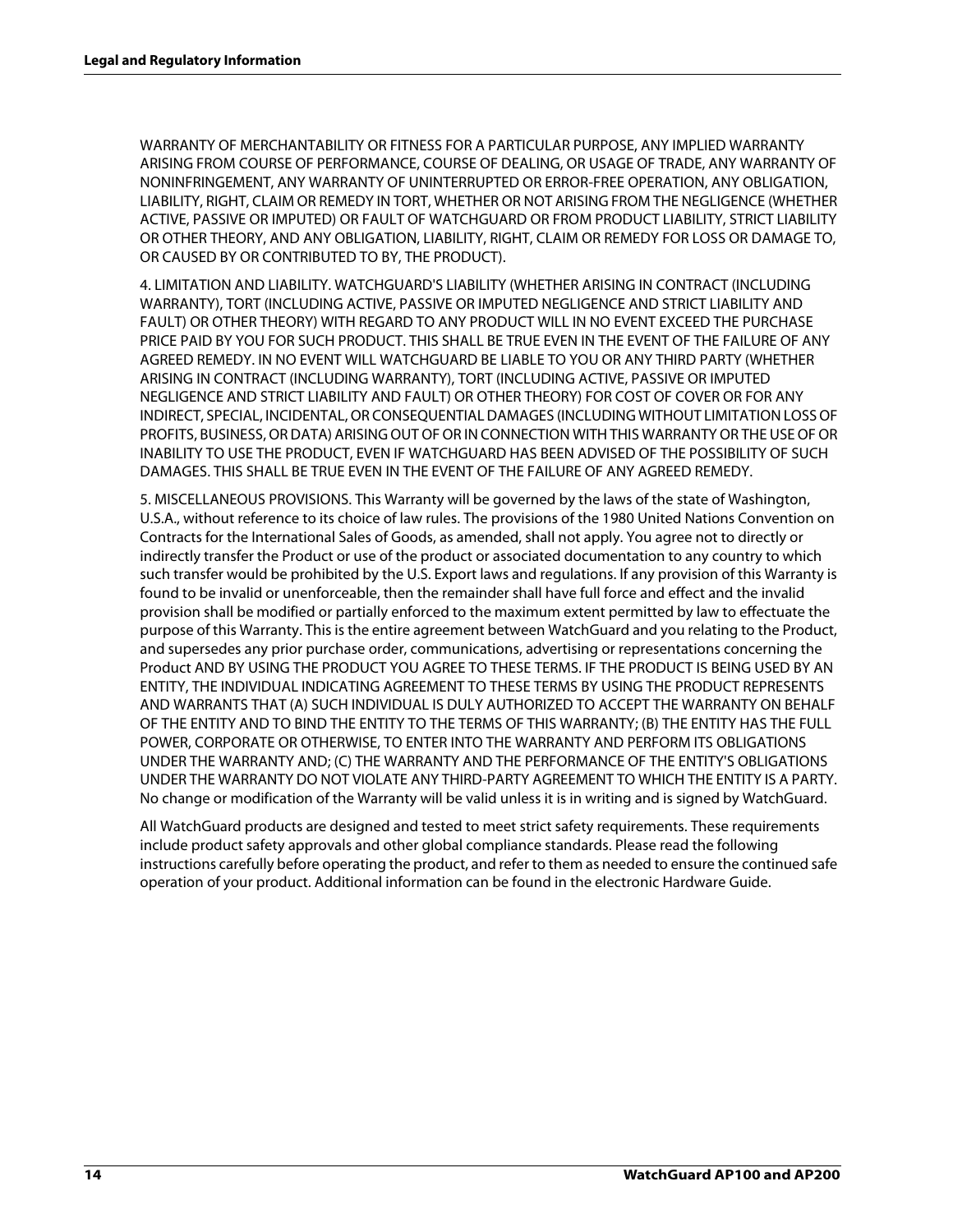### **Declaration of Conformity**

#### **Declaration of Conformity**

**WatchGuard Technologies Inc. hereby declares that the product(s) listed below conform to the European Union directives and standards identified in this declaration.**

#### **Product (s):**

Wireless Access Point, Model AP100 & AP200

**EU Directive(s):** Radio & Télécommunications Terminal Equipment (1999/5/EC) Low Voltage (2006/95/EC) Electromagnetic Compatibility (2004/108/EC) Energy-related Products (2009/125/EC) **Common Standard(s):** EN 60950-1:2006;Am11:2009+Am1:2010+Am12:2011 Safety of ITE EN 55022:2010 Class A Emissions for ITE EN 61000-3-2:2006+A1:2009+A2:2009<br>EN 61000-3-3:2008 Flicker

**Wireless Standard(s):**<br>EN 301 489-01 v1.9.2 (2011-09)

EN 300 328 v1.7.1 (2006-10)<br>EN 301 893 v1.6.1 (2011-11) *In accordance with the Radio and Telecommunications Terminal Equipment Act (FTEG) and Directive 1999/5/EC (R&TTE Directive).*

EN 61000-3-3:2008

Radio Equipment / Funkanlage: Type Designation / Typenbezeichnung: <br>
Specifications / Technische Daten: <br>
802.11a,b,g,n (2.4Ghz & 5GHz) Specifications / Technische Daten: Intended Purpose / Verwendungszweck: Indoor Access Point Equipment Class / Betriebsmittel der Klasse: Class II

Immunity for ITE<br>Harmonics

EMC and Radio Spectrum Matters<br>
EMC and Radio Spectrum Matters<br>
EMC and Radio Spectrum Matters EMC and Radio Spectrum Matters<br>Radio Spectrum Matters Broadband Radio Access Networks

Manufacturer / Hersteller: WatchGuard Technologies

505 5<sup>th</sup> Ave S. Suite 500, Seattle, WA 98104<br>Wireless Access Point

The above device complies with the essential requirements and other relevant provisions to Directive 1999/5/EC when used for its intended purpose. This equipment may be operated in the USA, Canada, Europe Union & Australia-New Zealand.

**Warning!** This is a Class A product. In a domestic environment this product may cause radio interference in which case the user may be required to take adequate measures.

**Restrictions**: **Italy** – For private use, a general authorization is required if this device is used outside own premises. **Norway** – This device does not apply for the geographical area within a radius of 20 km from the center of Ny-Alesund.

Die oben genannten Gerät entspricht den grundlegenden Anforderungen und anderen relevanten Bestimmungen der Richtlinie 1999/5/EG, wenn für den vorgesehenen Zweck verwendet werden. Dieses Gerät ist für die Verwendung in den USA, Kanada, Europäische Union & Australia-New Zealand betrieben werden.

**Warnung!** Dies ist eine Einrichtung der Klasse A. Diese Einrichtung kann im Wohnbereich Funkstörungen verursachen. In diesem Fall kann vom Betreiber verlangt werden, angemessene Maßnahmen durchzuführen

**Beschränkungen: Italien** – Für den privaten Gebrauch ist eine allgemeine Genehmigung erforderlich, wenn das Gerät außerhalb der eigenen Räumlichkeiten verwendet wird. **Norwegen** – Dieses Gerät darf nicht in den geografischen Gebieten innerhalb eines Radius von 20 km vom Zentrum von Ny-Ålesund verwendet werden.

wicht

Signature:<br>Full Name:

Full Name: Steve Zirschky<br>Position: Corporate Offic Corporate Officer Date: June 19, 2012 366-4250-001 Rev A

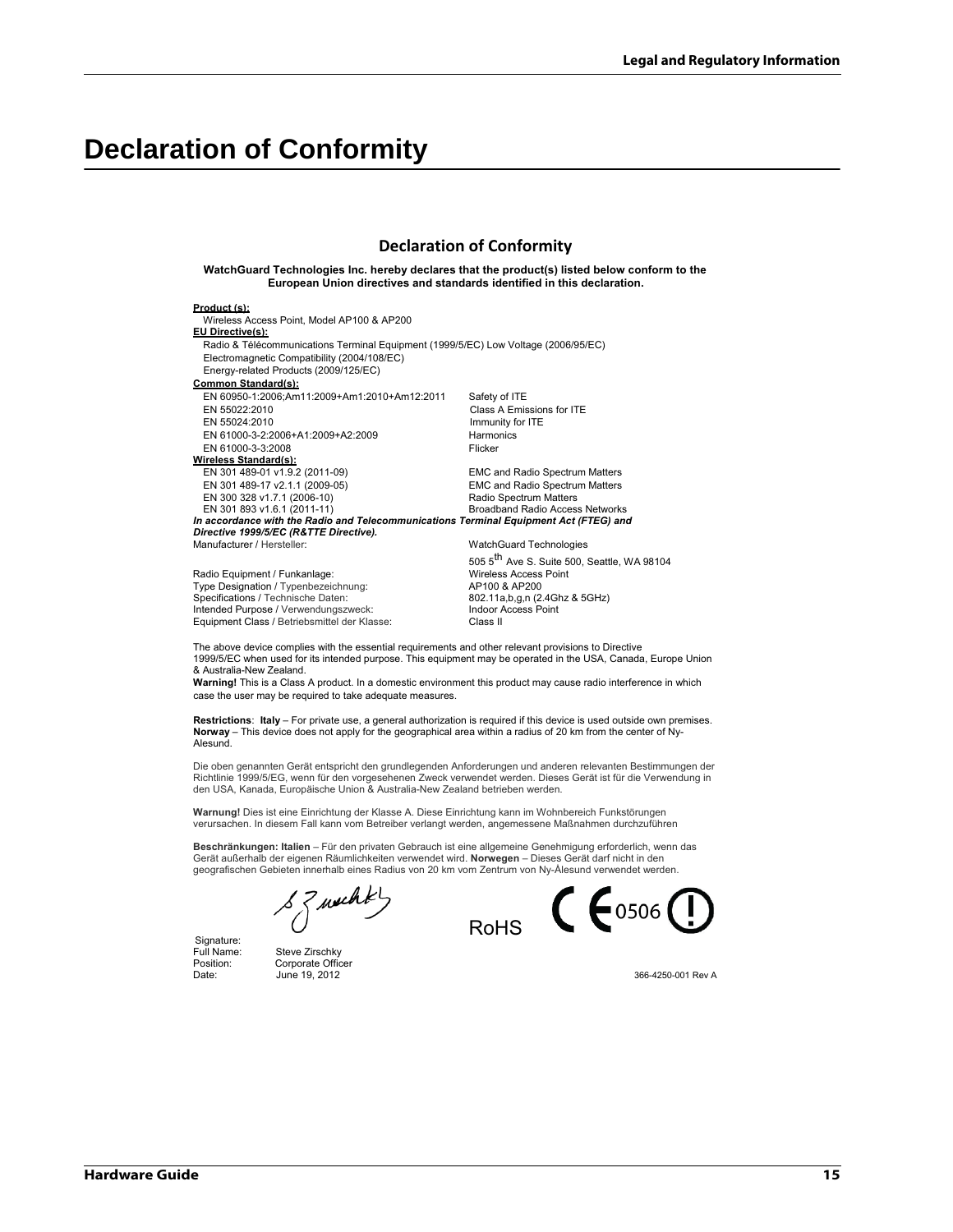# **FCC Certification**

This device complies with part 15 of the FCC Rules. Operation is subject to the following two conditions: (1) This device may not cause harmful interference, and (2) this device must accept any interference received, including interference that may cause undesired operation.

This device has been tested and found to comply with the limits for a Class A digital device, pursuant to Part 15 of the FCC Rules. These limits are designed to provide reasonable protection against harmful interference in a residential installation. This equipment generates uses and can radiate radio frequency energy and, if not installed and used in accordance with the instructions, may cause harmful interference to radio communications. However, there is no guarantee that interference will not occur in a particular installation If this equipment does cause harmful interference to radio or television reception, which can be determined by turning the equipment off and on, the user is encouraged to try to correct the interference by one or more of the following measures:

- Reorient or relocate the receiving antenna.
- Increase the separation between the equipment and receiver.
- Connect the equipment into an outlet on a circuit different from that to which the receiver is connected.
- Consult the dealer or an experienced radio/TV technician for help.

\* FCC Caution: Any changes or modifications not expressly approved by the party responsible for compliance could void the user's authority to operate this equipment.

Operations in the 5.15-5.25GHz band are restricted to indoor usage only.

IMPORTANT NOTE:

FCC Radiation Exposure Statement:

This equipment complies with FCC radiation exposure limits set forth for an uncontrolled environment. This equipment should be installed and operated with minimum distance 20cm between the radiator & your body.

Dieses Gerät wurde getestet und entspricht den Grenzwerten für ein Digitalgerät der Klasse A gemäß Teil 15 der Federal Communications Commission (FCC) Regeln einhalten. Diese Grenzwerte sollen einen angemessenen Schutz vor schädlichen Störungen, wenn das Gerät in einer kommerziellen Umgebung betrieben wird. Dieses Gerät erzeugt, verwendet und kann Hochfrequenzenergie abstrahlen, und wenn nicht installiert und in Übereinstimmung mit der Bedienungsanleitung, kann es Störungen im Funkverkehr verursachen. Der Betrieb dieses Gerätes in einem Wohngebiet wird wahrscheinlich schädliche Interferenzen in dem Fall muss der Benutzer die Störungen auf seine / ihre eigene Kosten zu beheben.

## **CE Notice**

The CE symbol on your WatchGuard Technologies equipment indicates that it is in compliance with the Electromagnetic Compatibility (EMC) directive and the Low Voltage Directive (LVD) of the European Union (EU).

# $\epsilon$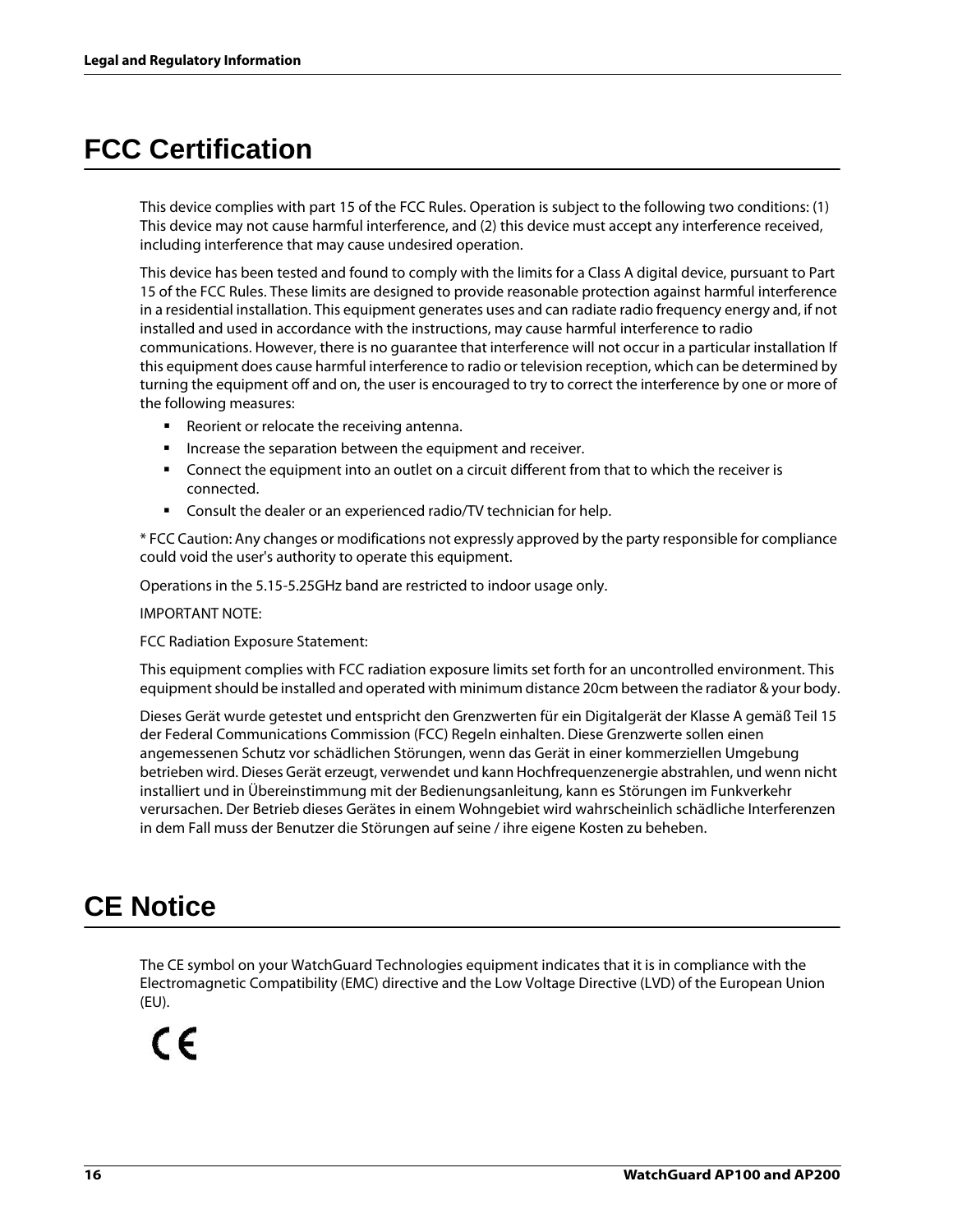# **Industry Canada Certification**

This device complies with RSS-210 of the Industry Canada Rules. Operation is subject to the following two conditions: (1) This device may not cause harmful interference, and (2) this device must accept any interference received, including interference that may cause undesired operation.

Ce dispositif est conforme à la norme CNR-210 d'Industrie Canada applicable aux appareils radio exempts de licence. Son fonctionnement est sujet aux deux conditions suivantes: (1) le dispositif ne doit pas produire de brouillage préjudiciable, et (2) ce dispositif doit accepter tout brouillage reçu, y compris un brouillage susceptible de provoquer un fonctionnement indésirable.

# **R&TTE Compliance Statement**

This device complies with the essential requirements of the R&TTE Directive 1999/5/EC. The following test methods have been applied in order to prove presumption of conformity with the essential requirements of the R&TTE Directive 1999/5/EC:

# **RoHS Statement**

The member states of the European Union approved directive 2002/95/EC, Restrictions of Hazardous Substances ("RoHS directive"') that became valid on July 1, 2006. It states that all new electrical and electronic equipment put on the market within the member states must not contain certain hazardous materials. This device complies with the European Union's R0HS directive 2002/95/EC and similar regulations that may be adopted by other countries for European Sales.

# **WEEE Statement**

WEEE is a general set of requirements dictated in the EU Directive 2002/96/EC. This Directive mandated that member EU countries enact regulations governing the Waste of Electrical and Electronic Equipment (WEEE). The Directive, and its individual transpositions into specific country laws and legislation, is aimed at the reduction of WEEE through reuse, recovery, and recycling of WEEE.

WatchGuard is working in partnership with our European Union (EU) distribution partners to ensure that our products are in compliance with the WEEE statutes, and that the recovery of our product per the specific EU country legislative requirements is seamless for our product's end users. If you have a WatchGuard product that is at its end of life and needs to be disposed of, please contact WatchGuard Customer Care Department at:

U.S. Customers: 877.232.3531 International Customers: +1.206.613.0456

WatchGuard is reasonably confident that our products do not contain any substances or hazardous materials presently banned by any legislation, and do not present a risk due to hazardous materials. WEEE recovery professionals should also note that these products do not have any materials that are of particular high value in their individual form.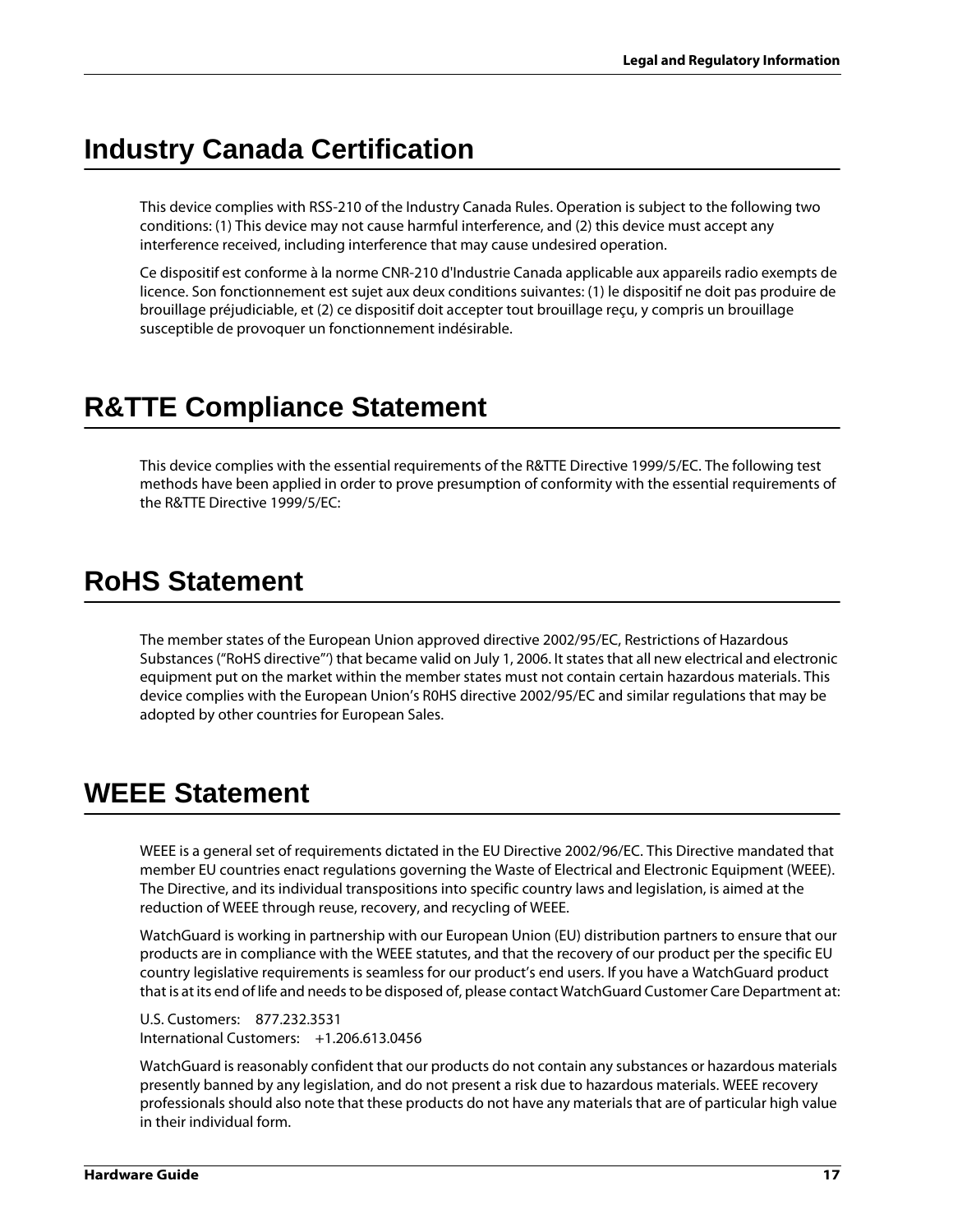# **REACH Certificate of Compliance**

The new EU chemicals policy REACH (Registration, Evaluation, Authorization and restriction of Chemicals) came into effect on June 1, 2007. REACH is Europe's new chemicals legislation, which is applicable in all 27 EU Member States as well as the EFTA European Economic Area (EEA). REACH creates a new system for gathering information, assessing risks to human health and the environment, and authorizing or restricting the marketing and use of chemicals produced or supplied in the EEA. REACH has an impact on EEA producers and importers of finished products and users of chemicals in the course of industrial or professional activities.

WatchGuard supports the overall REACH objective of improving the protection of human health and the environment and will meet all applicable REACH requirements. WatchGuard is strongly committed to working with our customers and supply chain to define and implement the REACH requirements and ensure a smooth transition to compliance.

One of the REACH requirements is that manufacturers and importers have the duty to register substances they are producing or importing. In accordance with the regulations, the products of WatchGuard do not need to be registered for the following reasons:

- WatchGuard does not import more than 1 metric ton per year of a substance as defined by REACH.
- WatchGuard products are non-chemical products that are not designed to release any substance under normal and reasonably predictable application.
- Our products do not contain the listed substances at more than 0.1% by weight of the whole product/ part.

## **Brazil**

Este equipamento opera em caráter secundário, isto é, não tem direito a proteção contra interferência prejudicial, mesmo de estações do mesmo tipo, e não pode causar interferência a sistemas operando em caráter primário.

## **Mexico**

La operación de este equipo está sujeta a las siguientes dos condiciones:

- 1. es posible que este equipo o dispositivo no cause interferencia perjudicial y
- 2. este equipo o dispositivo debe aceptar cualquier interferencia, incluyendo la que pueda causar su propia operación no deseada.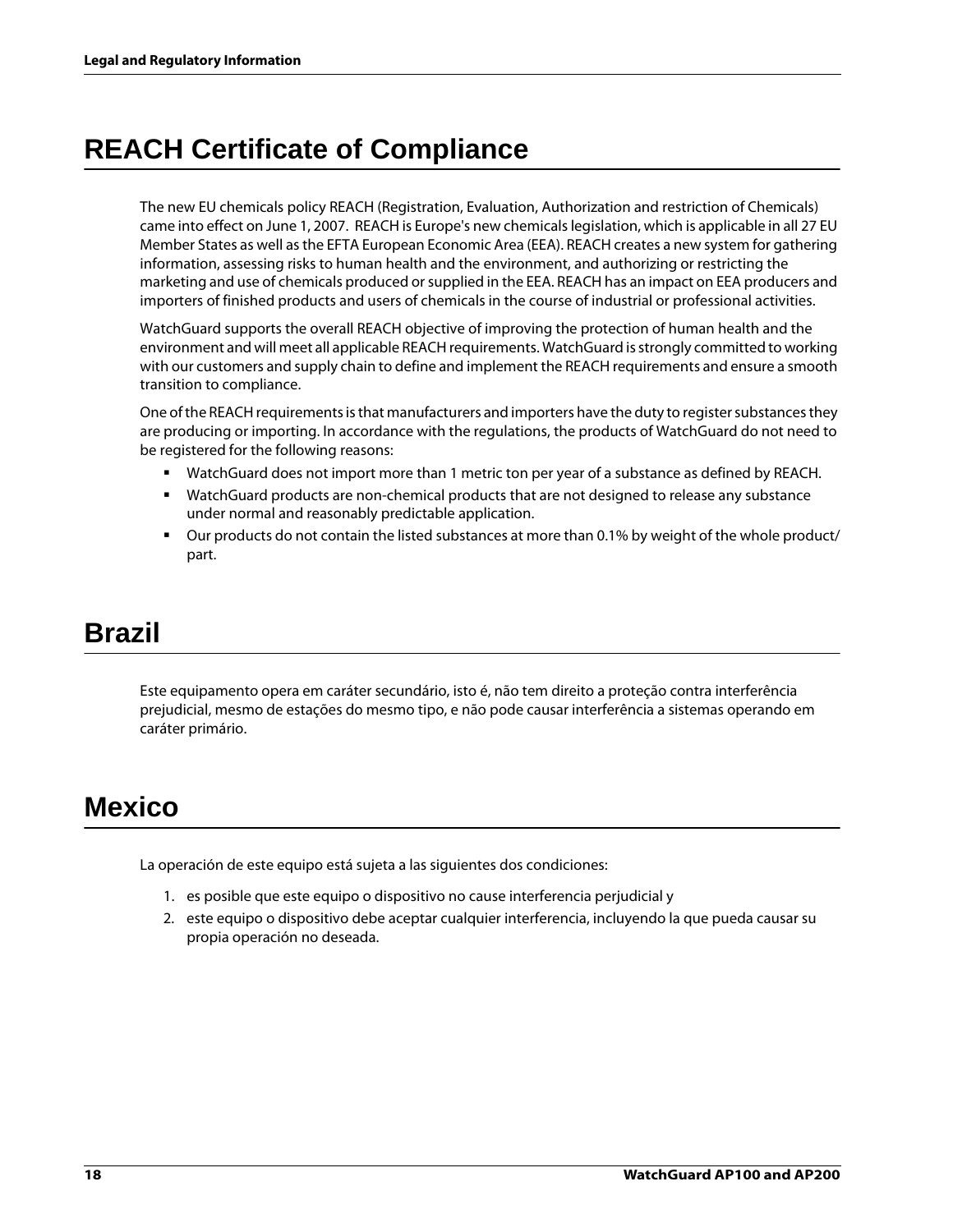### **China**

低功率射频设备的管理办法

第12条

对于那些低功率的无线电频率的设备已经获得了批准,公司,业务单位或用户不应该改变它 的频率,增加它的力量,或改变其原有的特色和功能。

第14条

低功率射频设备的操作的条件,没有造成有害干扰航空安全和认可的无线电台,如果造成干 扰,用户必须立即停止操作设备,而无法再操作,直到产生有害于扰是明确的。

授权的无线电台站装置的无线通信服务的操作根据与传播法。

低功率射频设备的运行是受到认可的无线电台的操作所造成的干扰,另一种有意或无意的散 热器,工业,科学和医疗(ISM)设备,或通过附带的散热器。

## **VCCI Notice Class A ITE (Japan)**

この装置は、クラスA 情報技術装置です。この装置を家庭環境で使用すると電波妨害を 引き起こすことがあます。この場合には使用者が適切な対策を講ずるよう要求されること があります。

#### **France**

(i) les dispositifs fonctionnant dans la bande 5150-5250 MHz sont réservés uniquement pour une utilisation à l'intérieur afin de réduire les risques de brouillage préjudiciable aux systèmes de satellites mobiles utilisant les mêmes canaux;

(ii) De plus, les utilisateurs devraient aussi être avisés que les utilisateurs de radars de haute puissance sont désignés utilisateurs principaux (c.-à-d., qu'ils ont la priorité) pour les bandes 5 250-5 350 MHz et 5 650-5 850 MHz et que ces radars pourraient causer du brouillage et/ou des dommages aux dispositifs LAN-EL.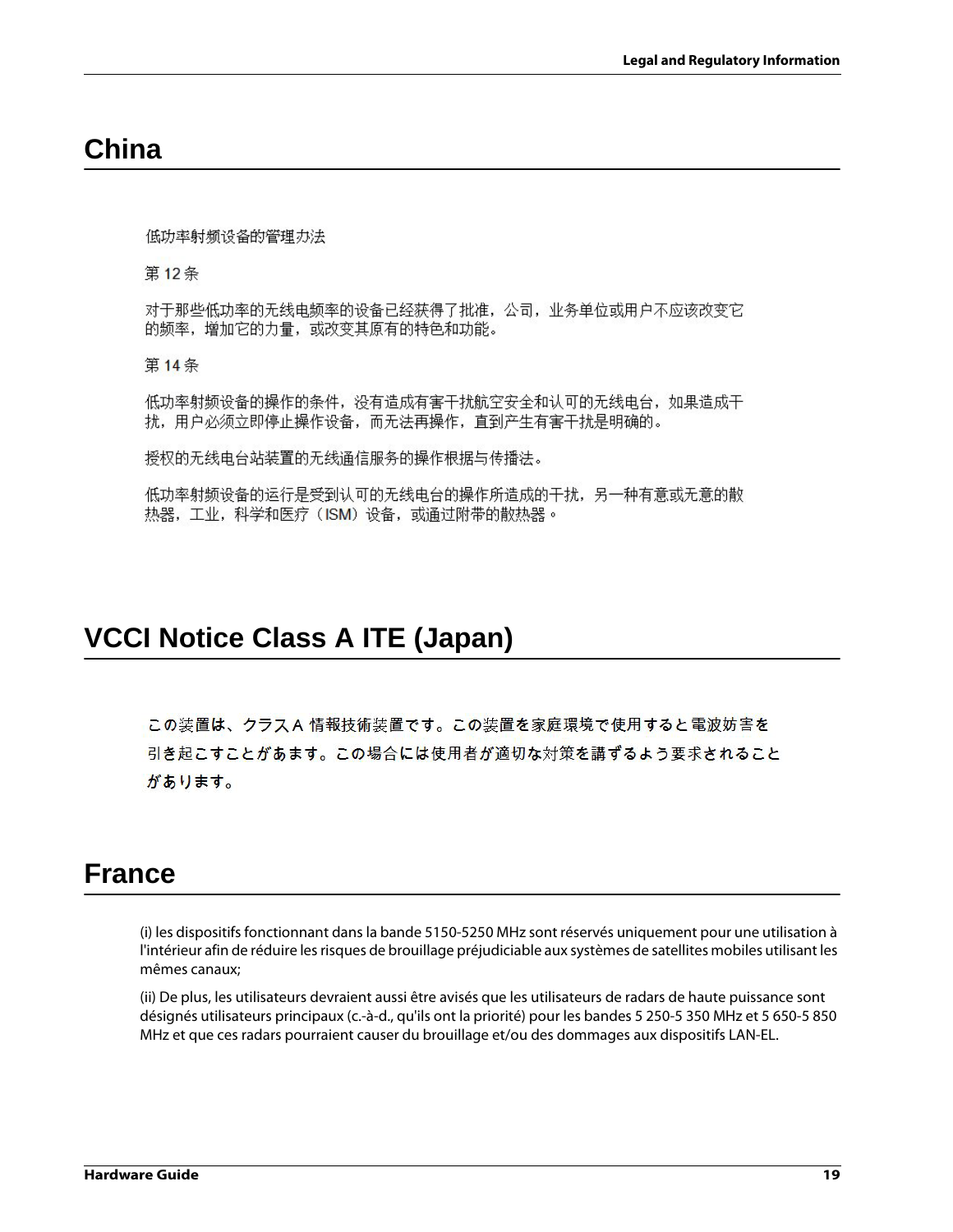## **Korea**

사용자안내문

| 기 종 별                                | 사용자안내문                                                                                      |  |
|--------------------------------------|---------------------------------------------------------------------------------------------|--|
| A 급 기기<br>(업무용방송통신기자재)               | 이 기기는 업무용(A 급) 전자파적합기기로서 판<br>매자 또는 사용자는 이 점을 주의하시기 바라며,<br>가정외의 지역에서 사용하는 것을 목적으로 합<br>니다. |  |
| After sales information:             |                                                                                             |  |
| <b>IT LOGIN</b>                      | JOEUN                                                                                       |  |
| #1402, 14F Yongsungbiztel 314-1      | Woori-venturetownll 3F, 82-29                                                               |  |
| Hangangro-2ga Yongsangu Seoul, Korea |                                                                                             |  |
| Seoul, SEOU 140-750                  | Seoul, SEOU 140-750                                                                         |  |

## **Taiwan Class A Type Device**

警告使用者: 這是甲類的資訊產品, 在居住的環境中使用時, 可能會造成射頻干擾, 在這種 情況下, 使用者會被要求採取某些適當的對策。

# **GNU General Public License (GPL)**

Version 2, June 1991 Copyright © 1989, 1991 Free Software Foundation, Inc. 51 Franklin Street, Fifth Floor Boston, MA 02110-1301, USA

Everyone is permitted to copy and distribute verbatim copies of this license document, but changing it is not allowed.

#### **Preamble**

The licenses for most software are designed to take away your freedom to share and change it. By contrast, the GNU General Public License is intended to guarantee your freedom to share and change free software--to make sure the software is free for all its users. This General Public License applies to most of the Free Software Foundation's software and to any other program whose authors commit to using it. (Some other Free Software Foundation software is covered by the GNU Library General Public License instead.) You can apply it to your programs, too.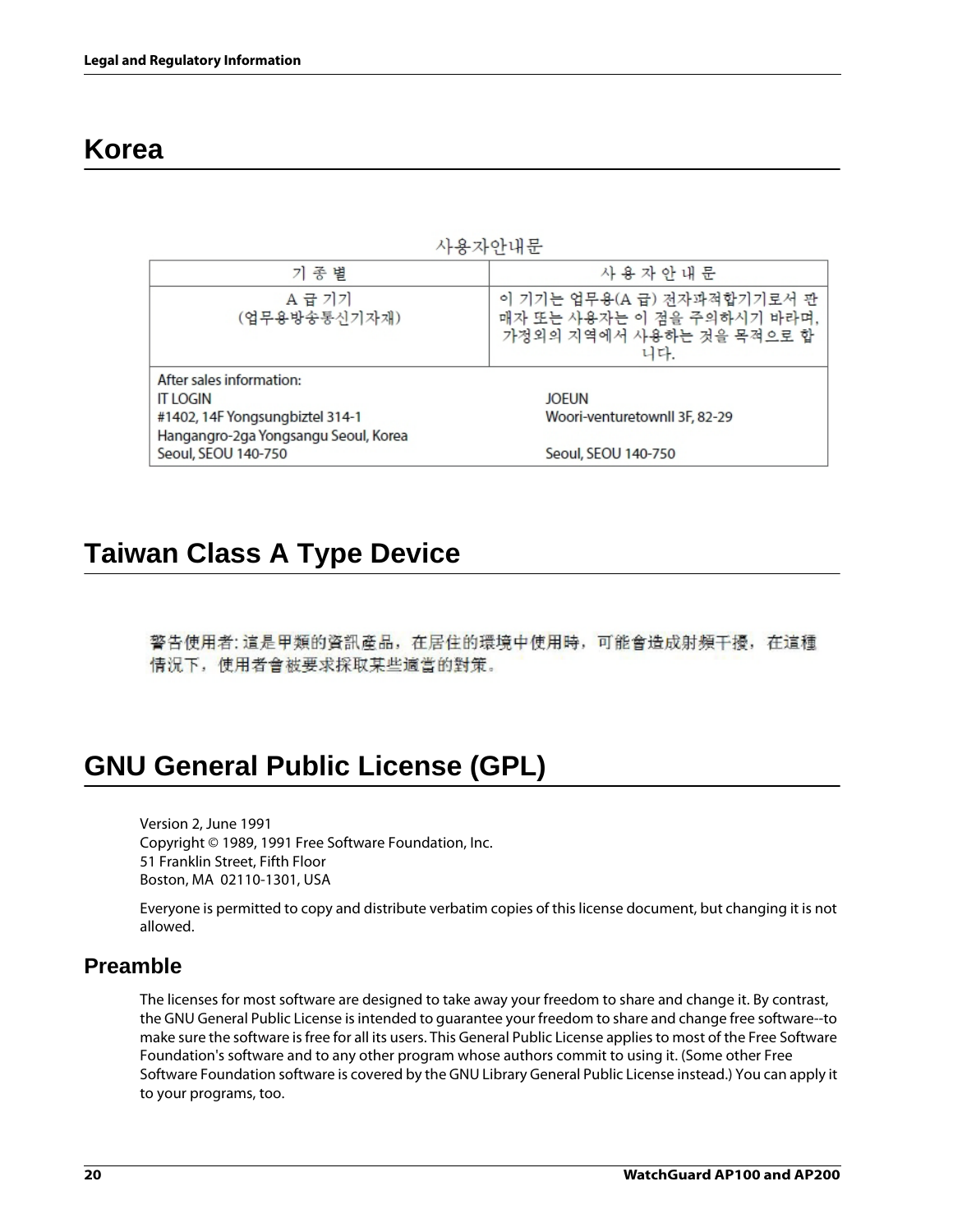When we speak of free software, we are referring to freedom, not price. Our General Public Licenses are designed to make sure that you have the freedom to distribute copies of free software (and charge for this service if you wish), that you receive source code or can get it if you want it, that you can change the software or use pieces of it in new free programs; and that you know you can do these things.

To protect your rights, we need to make restrictions that forbid anyone to deny you these rights or to ask you to surrender the rights. These restrictions translate to certain responsibilities for you if you distribute copies of the software, or if you modify it.

For example, if you distribute copies of such a program, whether gratis or for a fee, you must give the recipients all the rights that you have. You must make sure that they, too, receive or can get the source code. And you must show them these terms so they know their rights.

We protect your rights with two steps: (1) copyright the software, and (2) offer you this license which gives you legal permission to copy, distribute and/or modify the software.

Also, for each author's protection and ours, we want to make certain that everyone understands that there is no warranty for this free software. If the software is modified by someone else and passed on, we want its recipients to know that what they have is not the original, so that any problems introduced by others will not reflect on the original authors' reputations.

Finally, any free program is threatened constantly by software patents. We wish to avoid the danger that redistributors of a free program will individually obtain patent licenses, in effect making the program proprietary. To prevent this, we have made it clear that any patent must be licensed for everyone's free use or not licensed at all.

The precise terms and conditions for copying, distribution and modification follow.

#### **Terms and Conditions for Copying, Distribution, and Modification**

1. This License applies to any program or other work which contains a notice placed by the copyright holder saying it may be distributed under the terms of this General Public License. The "Program", below, refers to any such program or work, and a "work based on the Program" means either the Program or any derivative work under copyright law: that is to say, a work containing the Program or a portion of it, either verbatim or with modifications and/or translated into another language. (Hereinafter, translation is included without limitation in the term "modification".) Each licensee is addressed as "you".

Activities other than copying, distribution and modification are not covered by this License; they are outside its scope. The act of running the Program is not restricted, and the output from the Program is covered only if its contents constitute a work based on the Program (independent of having been made by running the Program). Whether that is true depends on what the Program does.

2. You may copy and distribute verbatim copies of the Program's source code as you receive it, in any medium, provided that you conspicuously and appropriately publish on each copy an appropriate copyright notice and disclaimer of warranty; keep intact all the notices that refer to this License and to the absence of any warranty; and give any other recipients of the Program a copy of this License along with the Program.

You may charge a fee for the physical act of transferring a copy, and you may at your option offer warranty protection in exchange for a fee. You may modify your copy or copies of the Program or any portion of it, thus forming a work based on the Program, and copy and distribute such modifications or work under the terms of Section 1 above, provided that you also meet all of these conditions:

- **•** You must cause the modified files to carry prominent notices stating that you changed the files and the date of any change.
- You must cause any work that you distribute or publish, that in whole or in part contains or is derived from the Program or any part thereof, to be licensed as a whole at no charge to all third parties under the terms of this License.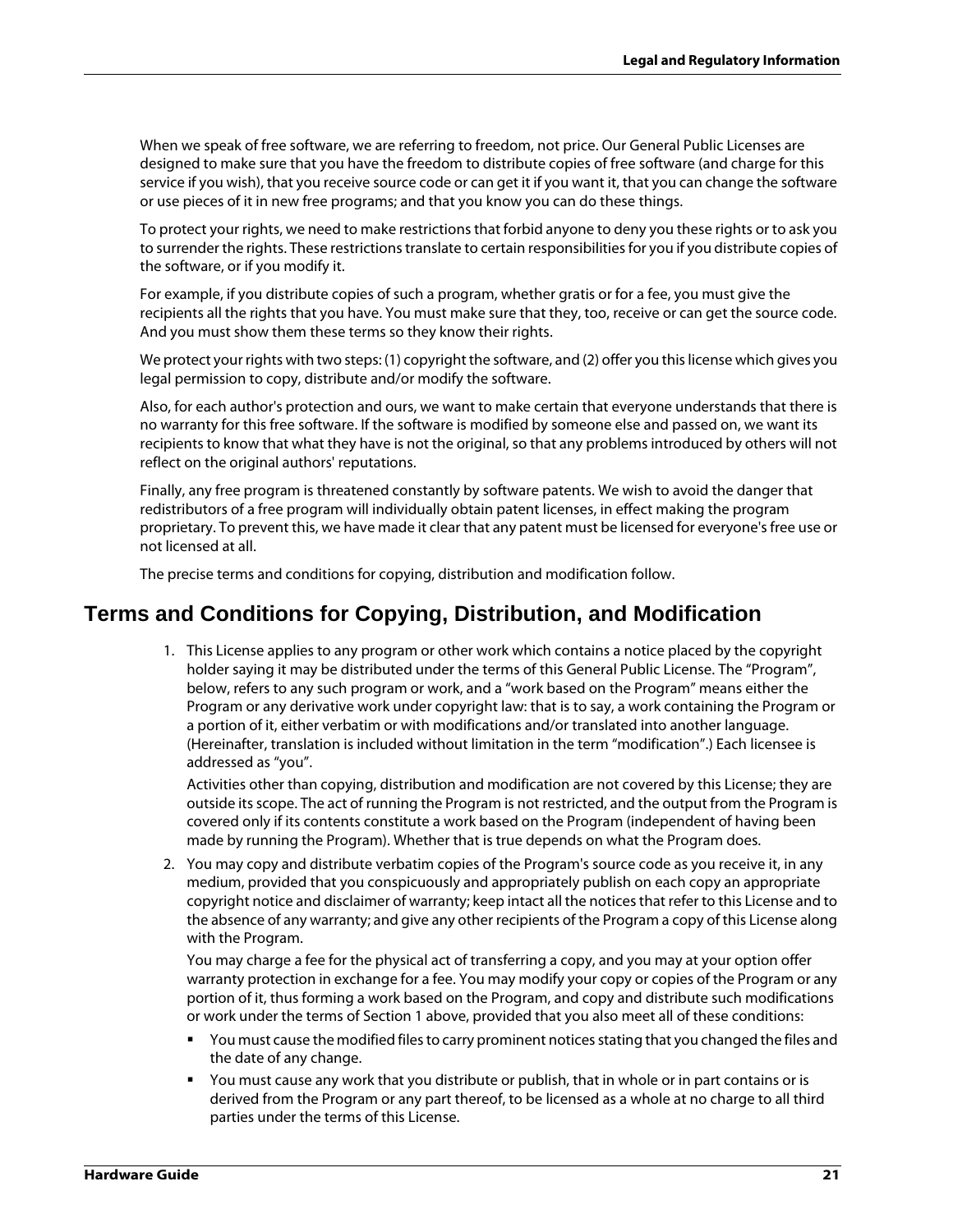If the modified program normally reads commands interactively when run, you must cause it, when started running for such interactive use in the most ordinary way, to print or display an announcement including an appropriate copyright notice and a notice that there is no warranty (or else, saying that you provide a warranty) and that users may redistribute the program under these conditions, and telling the user how to view a copy of this License. (Exception: if the Program itself is interactive but does not normally print such an announcement, your work based on the Program is not required to print an announcement.)

These requirements apply to the modified work as a whole. If identifiable sections of that work are not derived from the Program, and can be reasonably considered independent and separate works in themselves, then this License, and its terms, do not apply to those sections when you distribute them as separate works. But when you distribute the same sections as part of a whole which is a work based on the Program, the distribution of the whole must be on the terms of this License, whose permissions for other licensees extend to the entire whole, and thus to each and every part regardless of who wrote it.

Thus, it is not the intent of this section to claim rights or contest your rights to work written entirely by you; rather, the intent is to exercise the right to control the distribution of derivative or collective works based on the Program.

In addition, mere aggregation of another work not based on the Program with the Program (or with a work based on the Program) on a volume of a storage or distribution medium does not bring the other work under the scope of this License.

- 3. You may copy and distribute the Program (or a work based on it, under Section 2) in object code or executable form under the terms of Sections 1 and 2 above provided that you also do one of the following:
	- Accompany it with the complete corresponding machine-readable source code, which must be distributed under the terms of Sections 1 and 2 above on a medium customarily used for software interchange; or,
	- Accompany it with a written offer, valid for at least three years, to give any third party, for a charge no more than your cost of physically performing source distribution, a complete machine-readable copy of the corresponding source code, to be distributed under the terms of Sections 1 and 2 above on a medium customarily used for software interchange; or,
	- Accompany it with the information you received as to the offer to distribute corresponding source code. (This alternative is allowed only for noncommercial distribution and only if you received the program in object code or executable form with such an offer, in accord with Subsection b above.)

The source code for a work means the preferred form of the work for making modifications to it. For an executable work, complete source code means all the source code for all modules it contains, plus any associated interface definition files, plus the scripts used to control compilation and installation of the executable. However, as a special exception, the source code distributed need not include anything that is normally distributed (in either source or binary form) with the major components (compiler, kernel, and so on) of the operating system on which the executable runs, unless that component itself accompanies the executable.

If distribution of executable or object code is made by offering access to copy from a designated place, then offering equivalent access to copy the source code from the same place counts as distribution of the source code, even though third parties are not compelled to copy the source along with the object code.

4. You may not copy, modify, sublicense, or distribute the Program except as expressly provided under this License. Any attempt otherwise to copy, modify, sublicense or distribute the Program is void, and will automatically terminate your rights under this License. However, parties who have received copies, or rights, from you under this License will not have their licenses terminated so long as such parties remain in full compliance.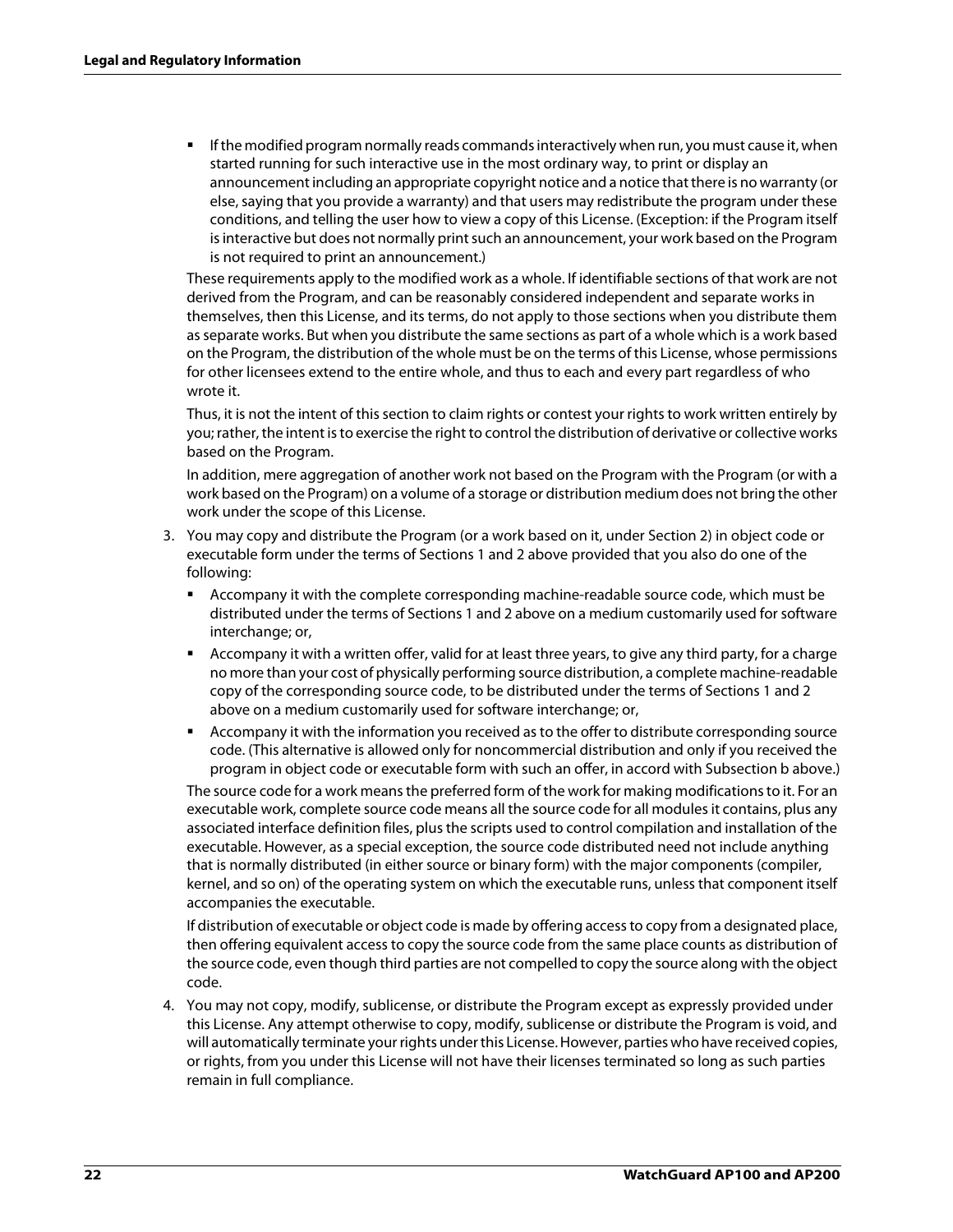- 5. You are not required to accept this License, since you have not signed it. However, nothing else grants you permission to modify or distribute the Program or its derivative works. These actions are prohibited by law if you do not accept this License. Therefore, by modifying or distributing the Program (or any work based on the Program), you indicate your acceptance of this License to do so, and all its terms and conditions for copying, distributing or modifying the Program or works based on it.
- 6. Each time you redistribute the Program (or any work based on the Program), the recipient automatically receives a license from the original licensor to copy, distribute or modify the Program subject to these terms and conditions. You may not impose any further restrictions on the recipients' exercise of the rights granted herein. You are not responsible for enforcing compliance by third parties to this License.
- 7. If, as a consequence of a court judgment or allegation of patent infringement or for any other reason (not limited to patent issues), conditions are imposed on you (whether by court order, agreement or otherwise) that contradict the conditions of this License, they do not excuse you from the conditions of this License. If you cannot distribute so as to satisfy simultaneously your obligations under this License and any other pertinent obligations, then as a consequence you may not distribute the Program at all. For example, if a patent license would not permit royalty-free redistribution of the Program by all those who receive copies directly or indirectly through you, then the only way you could satisfy both it and this License would be to refrain entirely from distribution of the Program.

If any portion of this section is held invalid or unenforceable under any particular circumstance, the balance of the section is intended to apply and the section as a whole is intended to apply in other circumstances.

It is not the purpose of this section to induce you to infringe any patents or other property right claims or to contest validity of any such claims; this section has the sole purpose of protecting the integrity of the free software distribution system, which is implemented by public license practices. Many people have made generous contributions to the wide range of software distributed through that system in reliance on consistent application of that system; it is up to the author/donor to decide if he or she is willing to distribute software through any other system and a licensee cannot impose that choice.

This section is intended to make thoroughly clear what is believed to be a consequence of the rest of this License.

- 8. If the distribution and/or use of the Program is restricted in certain countries either by patents or by copyrighted interfaces, the original copyright holder who places the Program under this License may add an explicit geographical distribution limitation excluding those countries, so that distribution is permitted only in or among countries not thus excluded. In such case, this License incorporates the limitation as if written in the body of this License.
- 9. The Free Software Foundation may publish revised and/or new versions of the General Public License from time to time. Such new versions will be similar in spirit to the present version, but may differ in detail to address new problems or concerns.

Each version is given a distinguishing version number. If the Program specifies a version number of this License which applies to it and "any later version", you have the option of following the terms and conditions either of that version or of any later version published by the Free Software Foundation. If the Program does not specify a version number of this License, you may choose any version ever published by the Free Software Foundation.

10. If you wish to incorporate parts of the Program into other free programs whose distribution conditions are different, write to the author to ask for permission. For software which is copyrighted by the Free Software Foundation, write to the Free Software Foundation; we sometimes make exceptions for this. Our decision will be guided by the two goals of preserving the free status of all derivatives of our free software and of promoting the sharing and reuse of software generally.